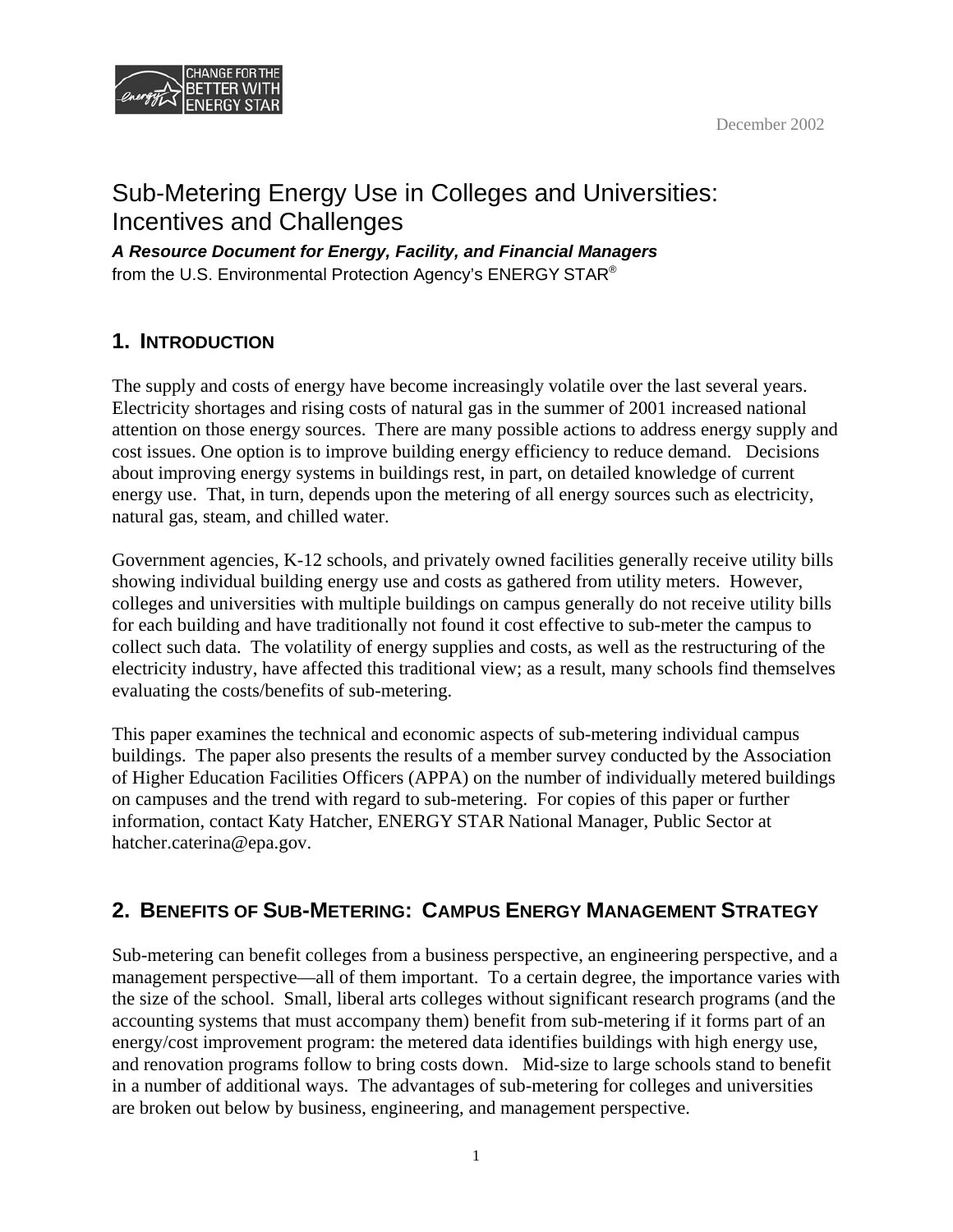

From a **business** perspective, the benefits of sub-metering include:

- Separates energy use in facilities that receive funds from different sources, e.g., statesupported vs. auxiliary, instruction vs. research, academic vs. hospital.
- Facilitates charge-backs<sup>1</sup> to departments or other campus units as a way to encourage energy efficiency measures.<sup>2</sup>
- Assists in developing cost recovery and overhead analyses as they apply to sponsored research: if a facility housing research work uses energy at a rate higher than the campus average, the agency sponsoring the research may allow cost recovery for utilities for that particular building if its energy use can be documented. Research universities must establish overhead rates with funding agencies. In most cases, schools negotiate a rate on a campuswide basis with each funding agency. At some institutions, details on energy usage are used to determine overhead rates so that research done in one facility does not effectively subsidize work done in another.
- Verifies savings from energy improvement projects.

From an **engineering** perspective, the benefits of sub-metering include:

- Identifies performance improvements and guides preventive maintenance: trends in monthly and annual use of each form of energy help to identify the benefits received from system upgrades and also the energy systems (e.g., boilers or chillers) that may need attention if they show unexpected increases in use.
- Enables quick response to failures of system components, assuming the meters are linked to an energy management system (EMS).
- Helps to compile baseline energy use for setting contractual terms with an energy service company (ESCO).

From a **management** perspective, the benefits of sub-metering include:

- Assists in making decisions about energy upgrades in buildings by comparing energy use in similar facilities.
- Focuses accountability for building operations on the facilities department*,* encouraging building managers to control energy consumption. Facilities department staff review metered data, know which buildings consume a disproportionate amount, and can be held accountable. The data also facilitate a dialog between the energy manager and deans, leading to collaboration on ways to reduce energy consumption in buildings with high energy use.

As the list above shows, campuses can derive many benefits from sub-metering. Moreover, the results of the APPA survey indicate that many colleges and universities are already enjoying these benefits because they chose to invest in sub-metering equipment and staff training.

<sup>&</sup>lt;sup>1</sup> A charge-back is a charge to, or reduction in, a department's budget for the amount of money actually used.

<sup>&</sup>lt;sup>2</sup> State and local governments can also employ this charge-back mechanism.. A Department of General Services or Department of Administration often pays the government's energy bills, providing individual agencies no incentive to reduce energy costs. The charge-back changes that picture.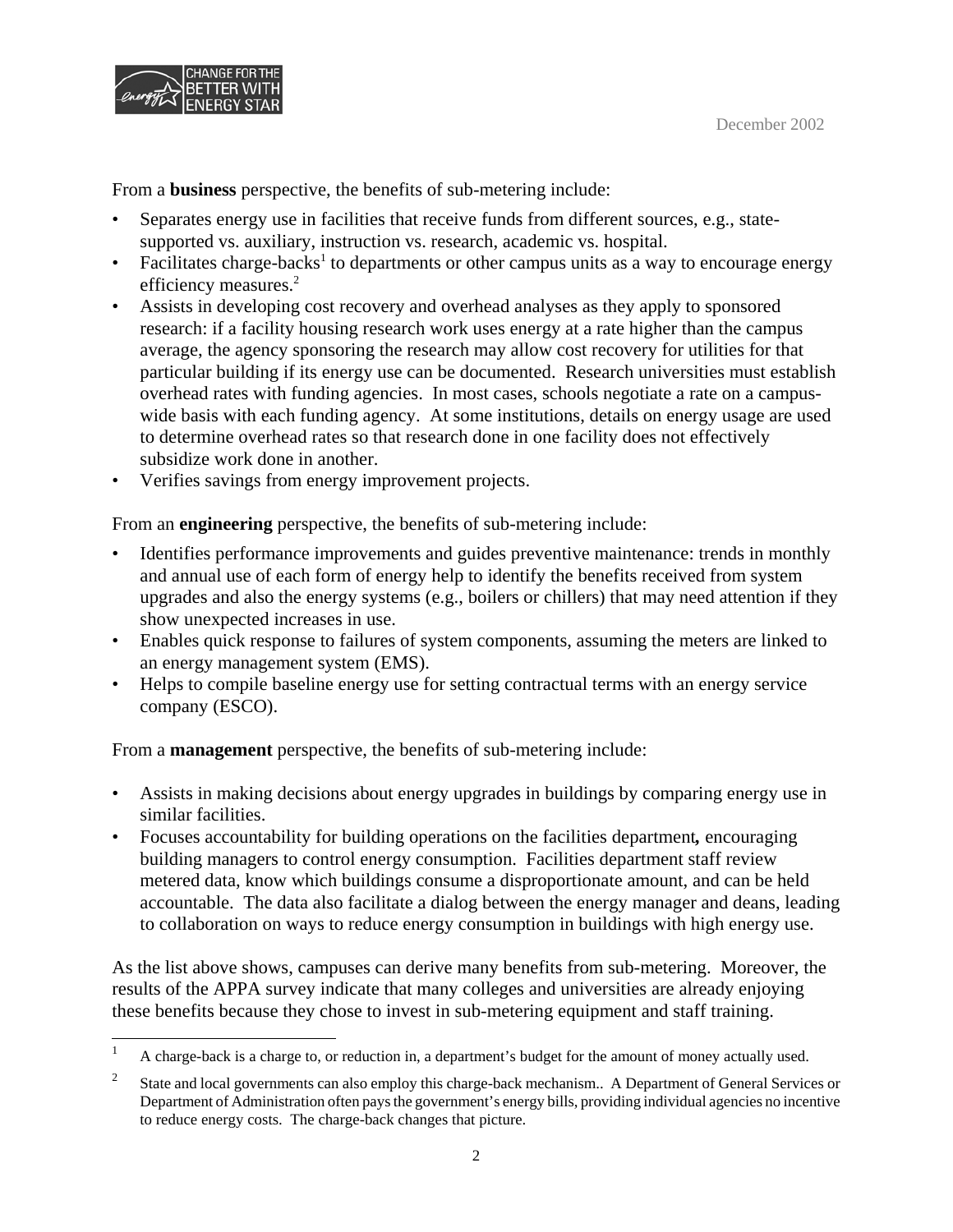

## **3. CAMPUS CONSIDERATIONS**

Just as office buildings differ distinctly from K-12 school buildings, facilities on college campuses have quite distinct characteristics. Campus buildings include (1) dormitories, (2) buildings with classrooms and office space, (3) gymnasiums, (4) dining halls, and (5) facilities with classrooms, office space, and energy-intensive laboratories. Sub-metering permits comparisons of energy use among buildings within these various categories. Dormitories and buildings within categories (1) and (2) encompass the largest amount of square footage on most campuses, suggesting that schools might give priority to sub-metering facilities in these two categories.

Electricity consumption and demand can account for up to 80 percent of the total energy costs on campuses. Because electricity sub-metering is less expensive than steam, chilled water, and natural gas sub-metering, many schools begin by metering electricity and subsequently meter other energy sources.

## **4. SUB-METERING BARRIERS AND POTENTIAL SOLUTIONS**

## **4.1 Electricity Metering**

For most large users, the local electric utility offers rate structures that can result in a lower average cost of electricity under their "General Large Service" or "General Large Time of Use" tariffs. Typically, mid-size to large college campuses have large service meters at specific points of service to the campus— for example, groups of administrative buildings, science buildings, the gymnasium, and clusters of dormitories.

Unless the utility assumes the cost of buying and installing several smaller meters, a college will not benefit from asking the utility to replace each of the large meters on a campus with smaller, more numerous sub-metering units. Utilities do not usually provide this service at no cost (unless customers are permitted to request such a change as stipulated in their utility tariff). From a billing perspective, the main disadvantage to the college of smaller metering units is that, if peak demand is billed separately, the combined peak demand charges of the smaller meters will be greater than the peak demand charge of a single large meter. Additional disadvantages include individual customer service charges for each meter and higher rate structures for smaller loads.

In a restructured market with competition among energy providers, however, some utilities may be open to the idea of "virtual aggregation" of smaller sub-meters to reduce the total demand that occurs by summing demands from individual sub-meters. The utility then reads the demand from a "single meter" after it adds the contributions from all the sub-meters. This results in lower total demand because a peak at one sub-meter may occur during a trough at another. (See Section 5.1 for more information on aggregation.)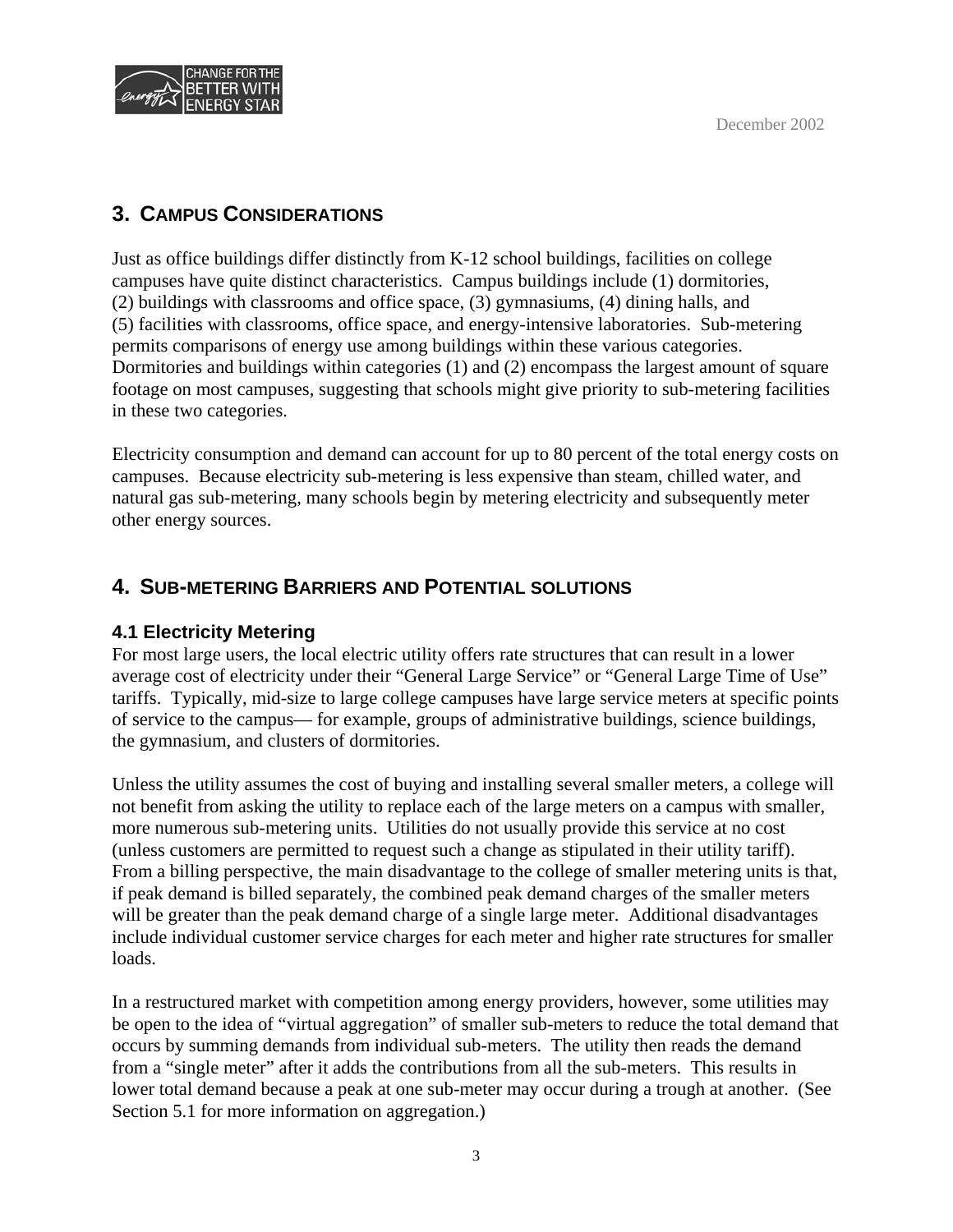

### **4.2 How to Mitigate Utility Company Barriers**

A campus can evaluate the cost/benefits of utility company sub-metering through the following analysis: (1) Perform a rate analysis to determine whether partitioning the utility service into several smaller meters will result in a higher overall cost for electricity. In many instances, the utility account representative will provide this analysis service free of charge. If the overall cost of electricity will not be adversely affected, then (2) determine whether the utility will provide the smaller meters at no charge, or will spread that charge over a long time period through the utility bills. If the utility agrees to provide meters, then (3) evaluate the utility proposal, including meter maintenance, if the utility continues to own the meter.

#### **4.3 Cost of Meters**

About 100 companies provide electricity metering products and services. A representative example is listed in Appendix B, along with the type of products and services offered. The cost of electricity sub-metering is largely a function of the type of product and service required and the quantity of sub-meters to be installed at a given site. In contrast, natural gas, steam, and chilled water sub-metering costs depend strongly on the size of pipe whose flow will be metered.<sup>3</sup> The table below provides estimated costs of an installed electricity sub-metering system.

Appendix C provides comments on natural gas, steam, and chilled water metering. 3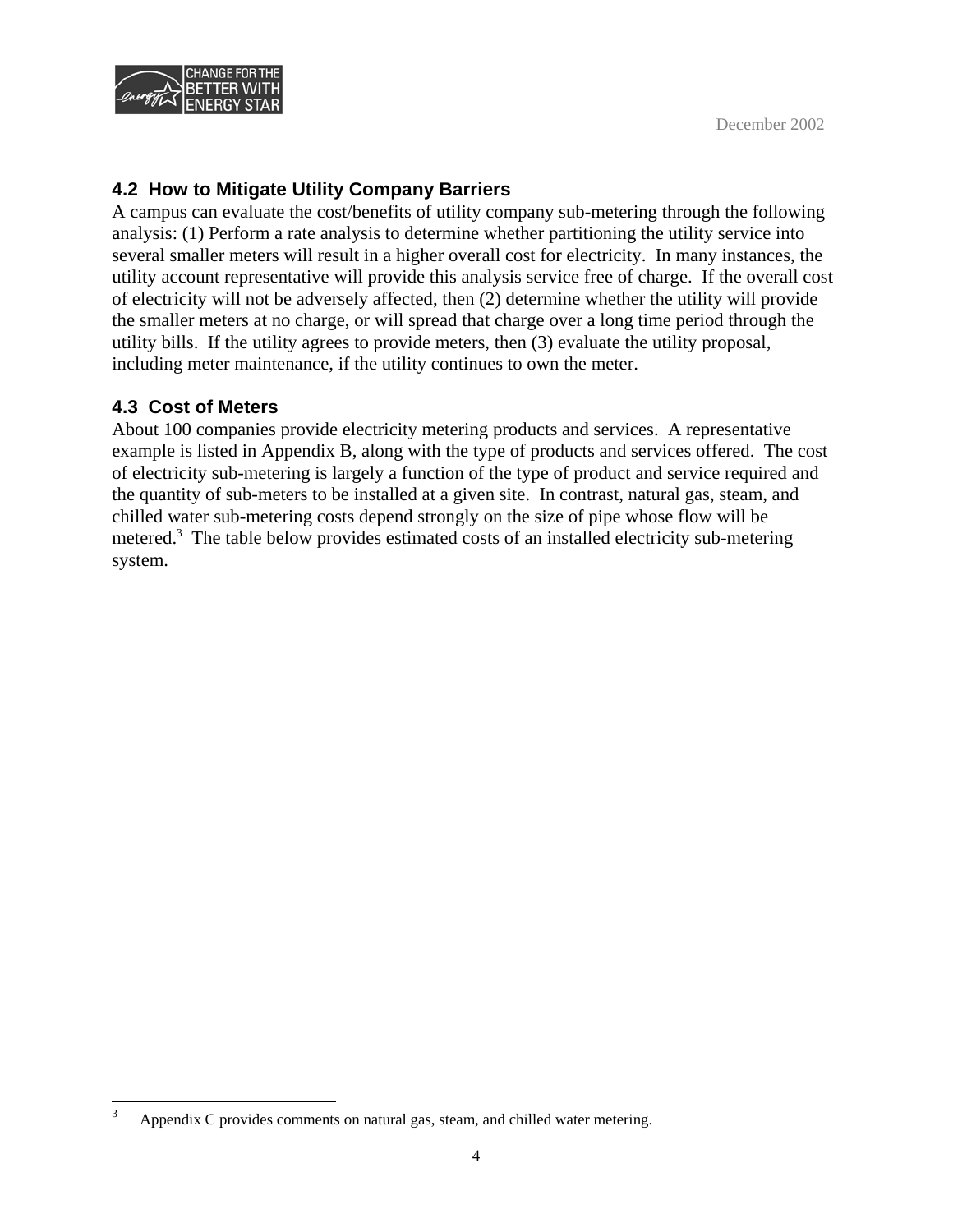

#### **Cost Estimate for Electricity Sub-Meter Installation on a College Campus Costs Based on Six Sub-Meters in Three Separate Locations on Campus**

| <b>Item Description</b>                                       | Quantity | Unit<br><b>Mat'l Cost</b> | <b>Unit</b><br><b>Labor Cost</b> | <b>Total Cost</b> |
|---------------------------------------------------------------|----------|---------------------------|----------------------------------|-------------------|
| Electricity sub-meter with demand<br>display and pulse device | 6        | \$1,200                   | \$450                            | \$9,900           |
| Current transducers                                           | 18       | 300<br>\$                 | 320<br>\$.                       | \$11,160          |
| 16 point PLC reading board                                    | 3        | \$1,400                   | \$<br>600                        | \$6,000           |
| <b>Terminal Interrogation Module</b><br>w/modem               | 3        | \$2,400                   | \$<br>500                        | \$ 8,700          |
| Windows-based meter reading<br>software                       |          | \$3,500                   | 200<br>\$.                       | \$3,700           |
| Supervision of installation and set-<br>up                    |          |                           | \$1,500                          | \$1,500           |
| <b>Total Cost:</b>                                            |          |                           |                                  | \$40,960          |

**(Data provided by Kapadia Energy Services)** 

The table assumes two meters per building. Under this common practice, one meter measures the power into the building, and the second in the mechanical room measures the demands from the equipment. This arrangement permits an analysis of the HVAC equipment loads versus the lighting and plug loads.

Based on the table's figures, the average installed cost of an electricity sub-meter with data acquisition software is about \$6,300 per location. Depending on meter quantity and on which accessories are needed, the price could range between \$5,000 and \$7,500 for each sub-metered point. This does not include any incidental or contingent costs, such as coordinating the electrical shut-down to install the current transducers or making changes to correct possible existing code violations. The estimate also assumes that the software is installed on an existing personal computer or in a building automation system central computer.

## **4.4 How to Mitigate the Cost Barrier**

Several metering companies provide sub-metering services by owning, operating, and maintaining the meters. In some cases, these companies provide a long-term contract and incorporate the high capital cost of the sub-meters into a flat monthly fee, which includes software assistance and periodic calibration and maintenance. Monthly fees are based on the type of service needed and the quantity of sub-meters served. Monthly costs per sub-meter range from \$150 to \$400.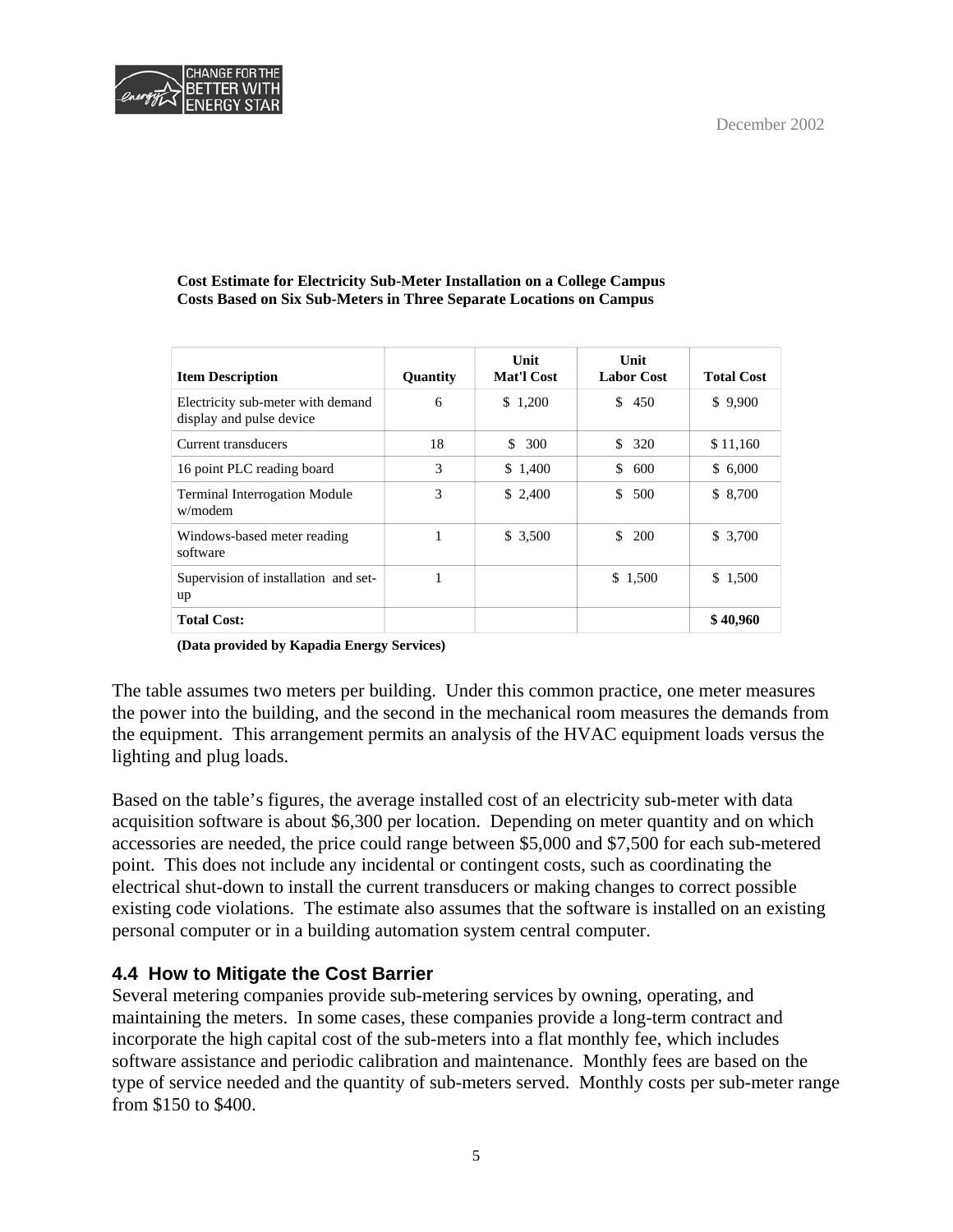

The number of sub-meters installed in a given utility service area can be reduced by one if the subtractive method for calculating electricity demand and consumption can be used. Instead of using three sub-meters, for example, two can be used and the third value can be calculated by subtracting the sum of the two sub-meters from the main utility meter. The disadvantage of this method is that the sub-meters cannot be used to corroborate the accuracy of utility meter numbers; if one meter fails or provides false data, the data for the calculated point will be erroneous.

#### **4.5 Calibration and Maintenance**

Electricity sub-meters are typically calibrated once every three to four years. The calibration cost for electricity meters is not high, because the current and voltage can be verified with an instantaneous demand meter. In some cases, colleges face the added inconvenience of shutting down service in order to open the electricity panel and place the current transducers around the conduits. While electricity meters have no moving parts, components such as current transducers can fail or provide erroneous data. An annual maintenance/calibration/certification contract with a sub-metering company will typically cost about \$400 per sub-metered point.

Calibration of steam and chilled water sub-meters should be performed annually, or more frequently if meter data stray beyond expected ranges. While meter calibration is relatively inexpensive, replacing a broken meter turbine can be expensive when the costs of shutting down or isolating entire systems and opening large diameter pipes are included. If condensate flow is metered instead of steam, costs can be reduced substantially. This cost reduction occurs because small volumetric flow (condensate) meters are less expensive than high-volume gas flow (steam) meters. For example, one can monitor an 8" steam pipe with a 1½" condensate line.

#### **4.6 Integration/Installation of an Energy Management System**

Integrating a sub-meter with a data acquisition system (DAS), either stand-alone or via an existing building automation system, is the least expensive component of a sub-metering program. As long as the vendor-supplied sub-meter software program uses ANSI standard "open protocol" methods, the data generated by the sub-meter can be used in conjunction with any major brand building automation system program. (Making these data available on the Web can add to the cost, however). Because the software costs essentially the same whether one submeter or several hundred sub-meters are integrated into the building automation system, the cost per point can vary greatly. In many cases, the cost of integration software is included in the price of the sub-metering system, as illustrated by the estimated costs presented in the table above. (One copy of the software supports all meters.)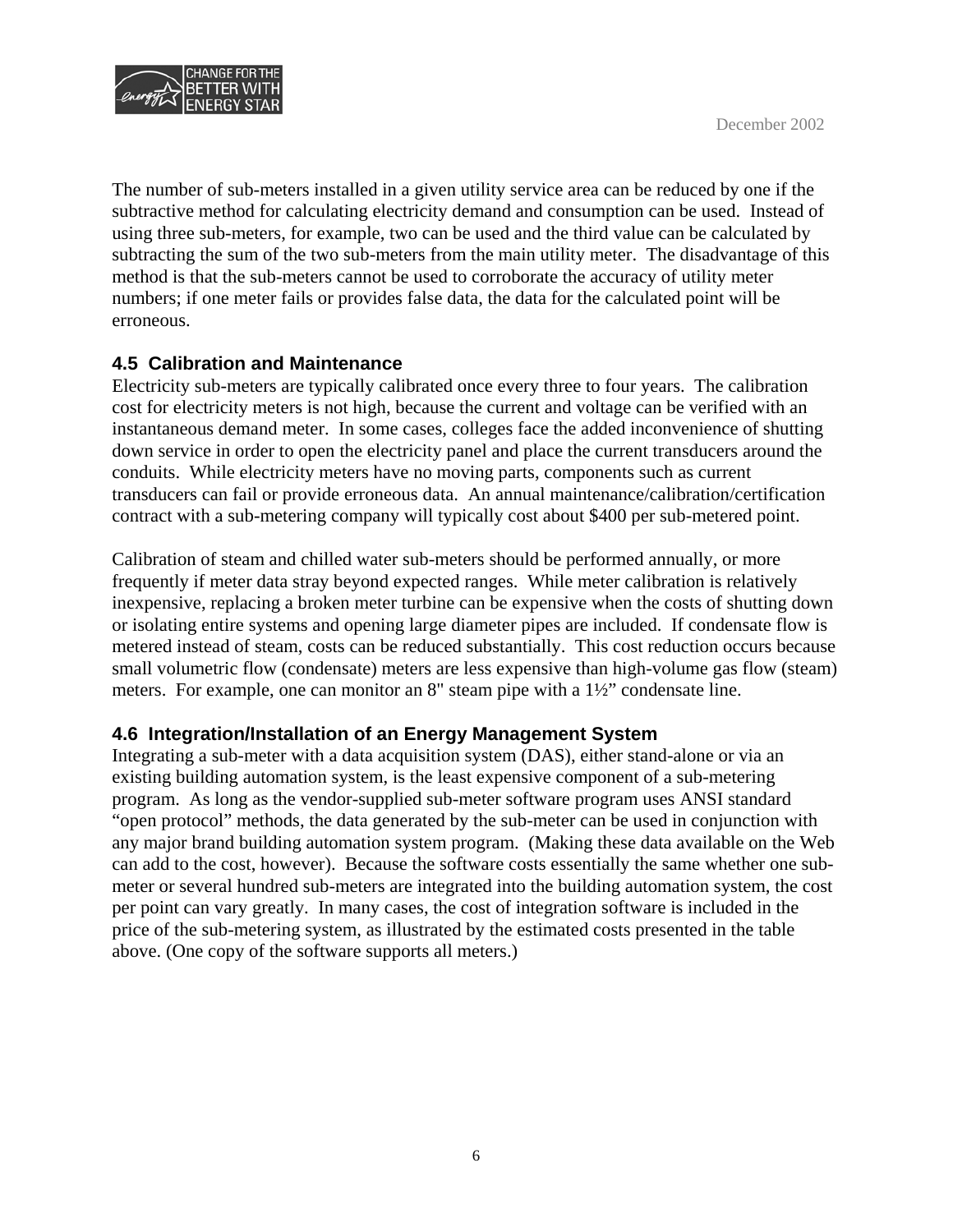

## **5. CASE STUDIES**

The two universities selected for case studies have used sub-metering for over a decade to improve energy efficiency and reduce costs. The Large Research University (Section 5.1) meters all energy sources for many buildings and has benefitted from the data collected in a variety of ways. Section 5.1.2 summarizes this as "Lessons Learned." With the cooperation of the local electric utility company, the university developed a novel method of aggregating electricity demand that has resulted in at least a 10-percent reduction in electricity demand costs.

The Technical Research University (Section 5.2) used sub-metered data as part of a successful three-phase energy reduction effort which, to a large degree, other colleges and universities across the country can replicate. Phase 1 of the plan, an Energy Awareness Program that relied heavily on sub-metered data, was so well received by the administration and faculty that it resulted in a 10-percent reduction in electricity use. Additional savings were realized through subsequent energy retrofit capital projects (Phase 2) and through negotiations for lower electricity rates (Phase 3).

## **5.1 A Large Research University**

This university has been sub-metering its electricity and steam use for more than 15 years and its chilled water use since the mid-1990s. The driving factors behind the University's sub-metering program included verifying the utility's billing data, allocating energy use by department, and gauging consumption and demand for baseline usage and budgeting purposes. This university uses the FASER software for utility accounting, and some sub-meter data are manually fed into this program to allocate consumption and costs to various departments.

One of the more important characteristics of the University's electricity sub-metering program is the "virtual aggregation" of 30 accounts through meters installed by the utility to save on peak demand costs. Known as "conjunctive metering," the process works as follows: If each building is metered separately, the University pays a peak demand charge for each building. If a single meter (actually a virtual meter) records electricity demand for a cluster of buildings, the chances that they all peak at the same point in time is negligible. The "conjunctive metering" process results in at least a 10-percent reduction in peak demand and costs, relative to metering individual buildings. The University's innovative, sub-metering program was established before deregulation. Because the meters are still owned and operated by the utility, the University incurred no significant cost for this project.

The University has generated a Request for Proposals to companies interested in converting all data generated by the sub-meters and collected by a data acquisition system into a central database accessible through the Internet. This conversion may take place as a monthly service or as a one-time capital project.

Chilled water meters, installed in the mid-1990s, are used to record the chilled water rate (gpm) and consumption (e.g., gal/month). These data are read and transferred manually into the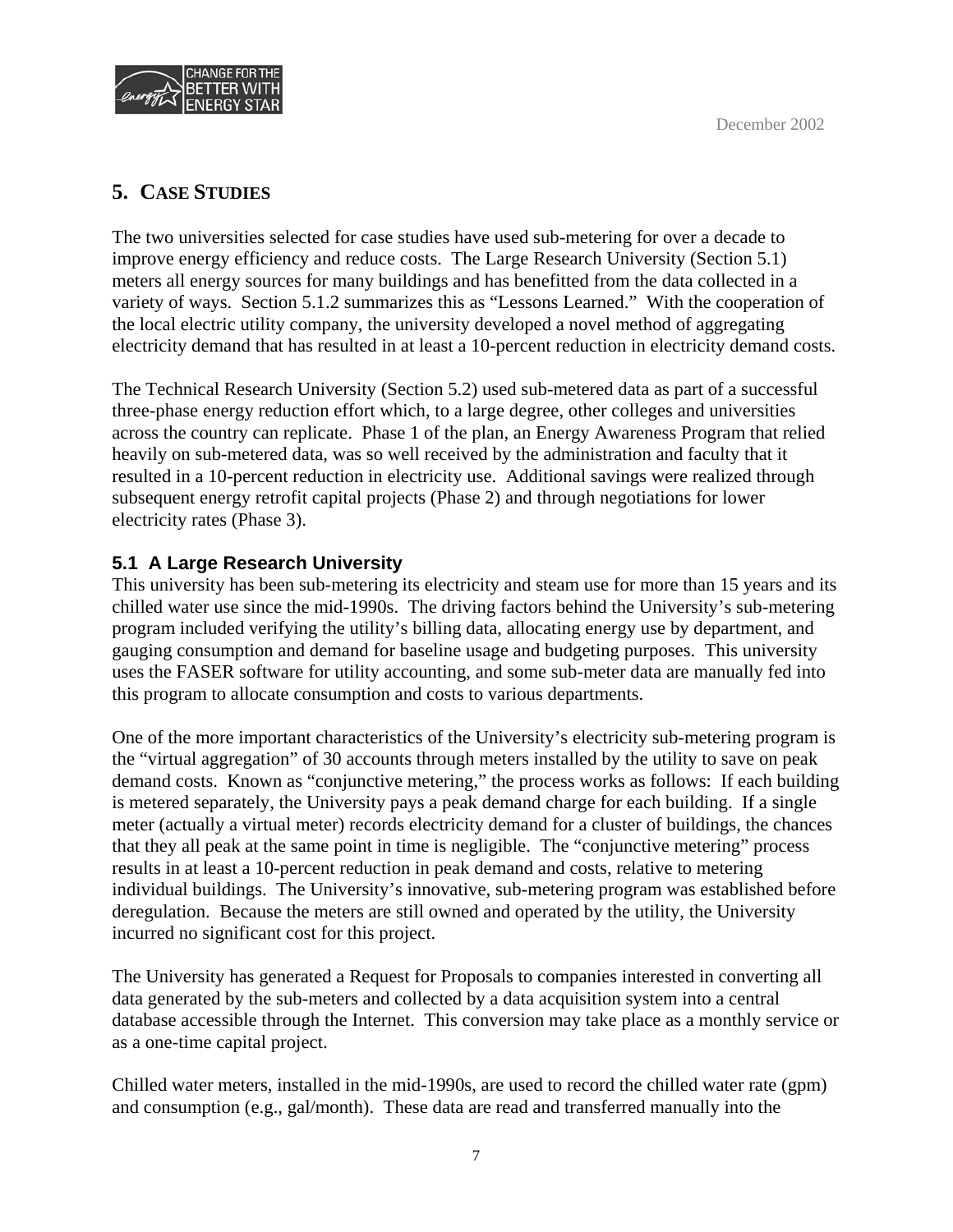

FASER energy accounting program. This step remains manual rather than automatic because it allows the data entry person to check for anomalies in the data resulting from meter failures and other sources of error. Doing so avoids contaminating the energy data with erroneous values.

The University continues to replace existing turbine steam meters with vortex shedding meters on an ongoing basis. These newer meters have proven to be more reliable and to require much less maintenance. As with chilled water meters, the data generated electronically by the steam meters are manually transferred into the FASER accounting system.

The most common use of the information generated by the sub-meters at this university, and many others, is to bill separate departments for their energy usage. As the metering program matured, the various departments received more accurate data on energy consumption and demand. In some cases, this accuracy has resulted in a marked increase in billings to certain departments, which has led to a re-evaluation of energy use. For example, the older turbine steam meters could not measure steam flow below a certain flow rate, resulting in zero readings during early fall and non-heating months, despite continued use of steam for domestic hot water and other uses. The new vortex shedding meters show consumption, however slight, in nonheating months. It is believed that once the sub-meter data are available via the Internet, closer control of energy usage will become possible, especially the spikes in peak demand. Upon notification by the energy manager of such spikes, departments can check on their consumption and demand and can react quickly to sudden changes in consumption rather than be surprised at the end of the billing cycle.

#### **5.1.1 Lessons Learned from Sub-metering at a Large Research University**

- If a utility will allow its meters to be used as sub-meters and as part of a "virtual" aggregation" program, that is a recommended course of action in order to save on peak demand charges.
- Sub-meter data should not be used to perform automatic billing functions. Instead, a manual review of monthly consumption data to check for failing or un-calibrated meters or other discrepancies is recommended. If a billing is false due to a failed meter, it tends to discredit the entire program.
- If project capital is tight, identify an outside company to provide the software functions of gathering sub-meter data electronically and posting them on a Web site. This spreads the capital cost into monthly service charges, which may be recoverable. For example, if a department must pay a specific amount per month for sub-metering, that addition to its utility costs may be allowable in an analysis of overhead expenses for a research funding agency.
- Size the steam meter recording range to an optimal setting. Instead of a meter that reads rates from 100 to 10,000 pounds of steam for an application where 95 percent of the recorded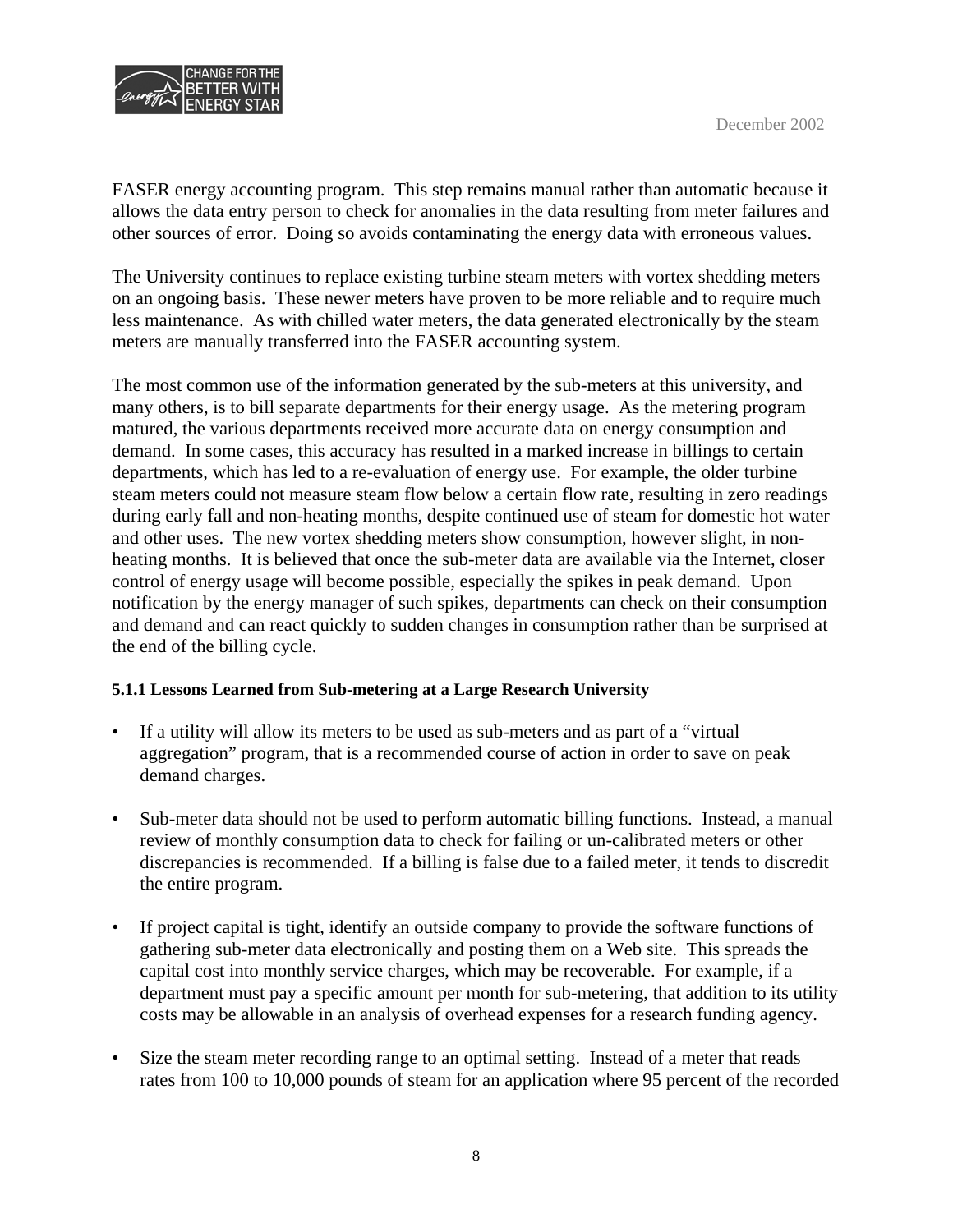

flows lie between 500 and 3,000 pounds, select a meter with a tighter range. This will result in more accuracy within the normal operating range.

- Where possible, install condensate meters instead of steam meters. They cost 50 percent to 75 percent less than steam meters and, unless a large amount of steam is used for process loads or humidification (thereby not being returned as condensate), the consumption numbers are equally accurate. Condensate meters, however, should not be used if measuring instantaneous steam loads.
- Where possible, install steam meters in high pressure steam lines because they are of a smaller diameter than low pressure steam lines. Meter cost rises sharply with the increase in pipe diameter.
- Require all electricity meters to meet the new ANSI standards regarding "open protocol." This will enable any future sub-metering or DAS company to interface with any product or software, giving the university the flexibility to change vendors and sub-contractors as needed.
- Use a professionally designed energy accounting system to handle all meter output data. Simple spreadsheet software is not sufficient, even in the hands of a knowledgeable energy manager; programs such as FASER or Metrix have many years of energy data-handling experience designed into them. For example, some of these programs can accept weather data and utility rate structures and analyze energy use and costs as normalized by these factors.

#### **5.1.2 Benefits of Sub-Metering at a Large Research University**

- Conjunctive metering reduced the cost of demand (kW) by at least 10 percent in all 30 buildings involved.
- Sub-meters were used to size loads for new buildings: sizes for new steam and chilled water piping and fittings were optimized to lower construction costs.
- Sub-metering for electrical usage allowed the University to determine which utility company account to add load to because the cost of electricity could be calculated on an account-byaccount basis. For example, when school officials decided to install a new chiller plant, they compared the impact of electricity costs on various sub-metered points, deciding in the end to install the chiller plant in a building that had some remaining tax-abatements on the electricity tariffs. This is a complex topic, but, in brief, sub-metering allows for optimizing future electrical loads.
- Combined with the FASER program, the sub-meters helped to verify the accuracy of utility meters for whole buildings.
- Sub-meters helped to determine whether expanded electrical service was necessary based on demand measured in similar facilities on campus.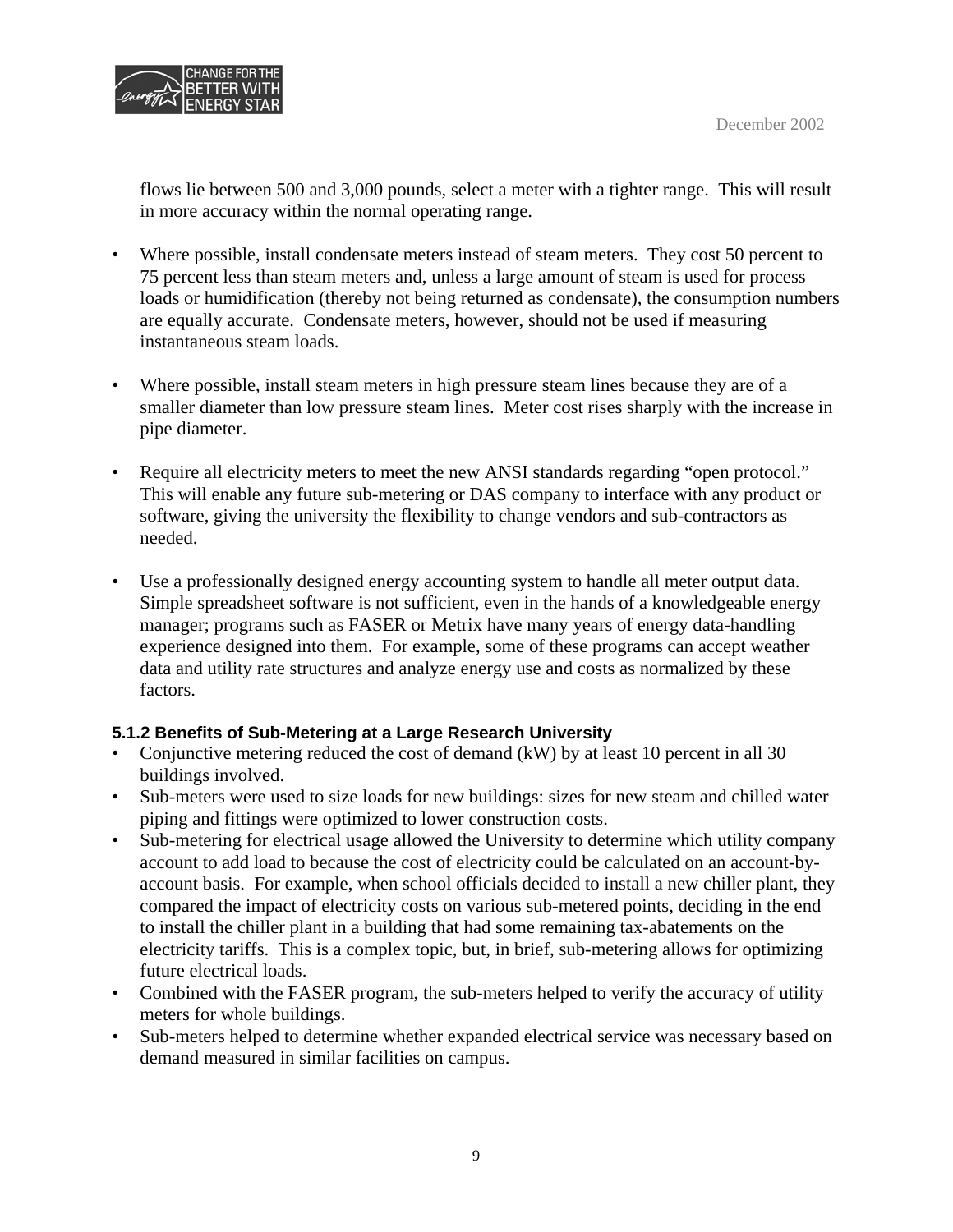

## **5.2 A Technical Research University**

This school began sub-metering its campus more than 15 years ago, driven by pressures both to reduce overall expenses and to allocate indirect costs to the appropriate research activities. That is, certain buildings used for research consumed considerably more energy per square foot than the campus average, and the school wished to recover its actual costs. This required documenting actual usage in all relevant research facilities. The school instituted a three-phase energy management plan that extended over several years, as described below.

### **5.2.1 Phase 1 - Establish Procedures That Result in Near-term Savings**

School officials began by metering electricity at the research buildings with known energyintensive equipment. They printed the energy usage and cost information onto a form similar to a bill and sent it monthly to the building coordinator—often the head of the largest department. Their goal was to sensitize the departments to the costs of their operations and to secure buy-in for an Energy Awareness Program. The Program sought to reduce energy costs through operational and behavioral changes—measures that could be instituted quickly.

The Program's central feature offered departments a chance to receive payments of up to 30 percent of the savings achieved, if they cut costs relative to baseline energy usage. At 6-month intervals, the University compared a department's most recent energy usage against that of the comparable 6-month period one year earlier. If energy use dropped by 10 percent or more, the department received a payment equal to 30 percent of the cost savings. If the energy reductions were between 5 and 10 percent, the department received a proportionately smaller part of the savings; e.g., a 5-percent reduction meant a payment of 15 percent of the savings; an 8-percent decrease resulted in a 24-percent payment. Weather adjustments were not included in this calculation.

One major research department used 10 million kWh per year. With electricity priced at about \$ 0.075/kWh, the department could potentially receive \$25,000 if it met the reduction target. The departments liked this plan as did the administration, and participation rates were high. After 18 months, the departments had accomplished the energy savings possible, and the school had reduced its usage from about 44 million kWh to 40 million kWh, saving about \$300,000 per year. These energy and cost reductions were accomplished through modifications to operational procedures to eliminate wasteful practices in energy intensive research departments. These Phase 1 modifications involved existing equipment only; equipment retrofit and replacement projects were considered in Phase 2.

#### **5.2.2 Phase 2 - Energy Savings Through Capital Investments**

Throughout Phase 1 and continuing into Phase 2, the school began to meter steam and water usage at various buildings—water constituting another high usage item because of research activities. The facilities staff identified several energy retrofit projects costing about \$2.5 million, with a 4-year simple payback. School management agreed to the proposal and the work proceeded, resulting in a second round of major reductions in energy costs of about \$625,000 per year.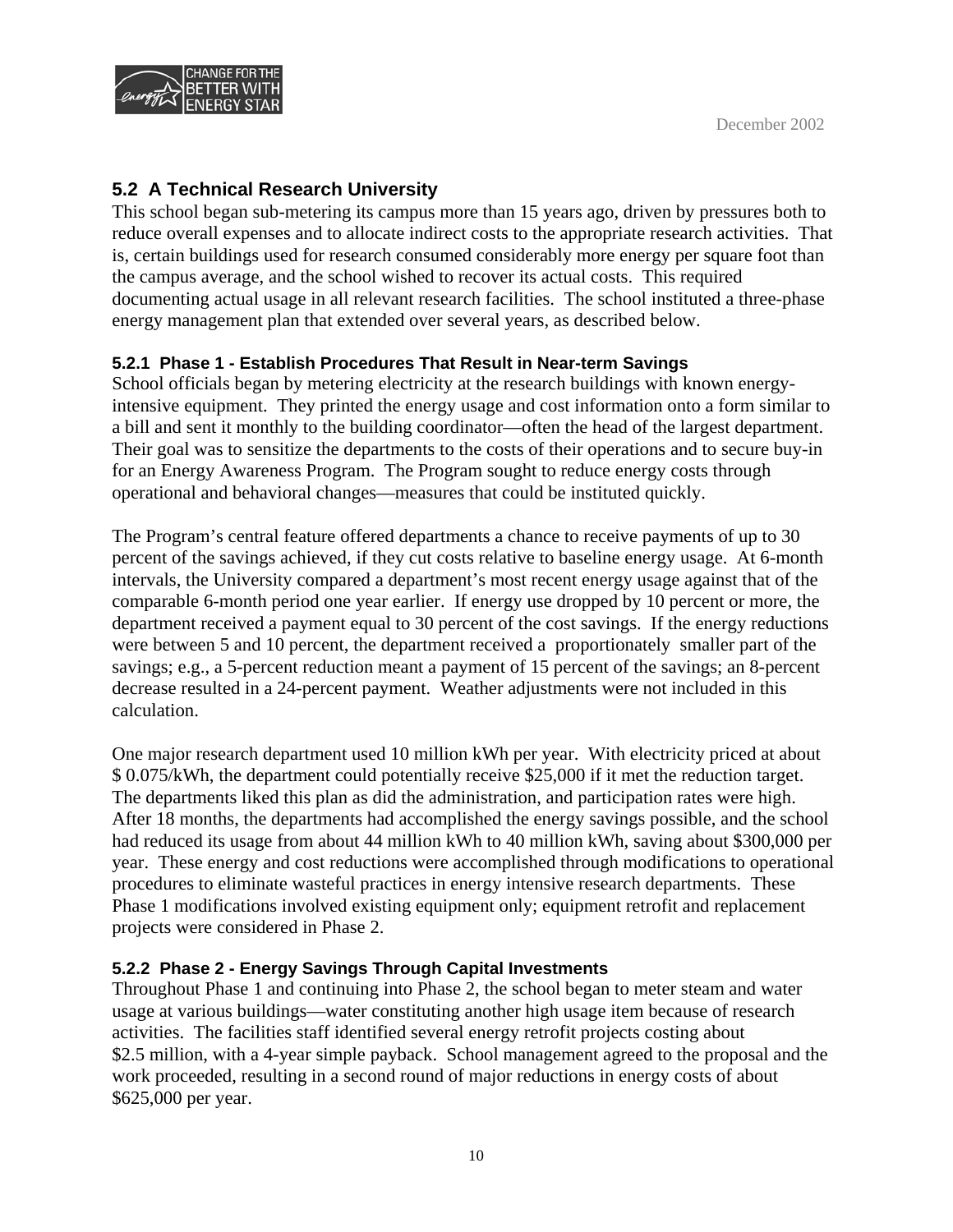

#### **5.2.3 Phase 3 - Utility Rates**

Having accomplished significant savings through their own efforts, the school considered a cogeneration facility to supply some of its power. Coincidentally, the state was evaluating changes in electricity pricing that involved Independent Power Producers (IPP). The school knew its electric utility company would not welcome a cogeneration capability, so the school worked with the utility and the utility commission to secure lower, long-term rates.

The school estimates that, from the three phases, it has saved about \$1 million per year for the past 10 years.<sup>4</sup>

## **6. RESULTS OF SURVEY OF HIGHER EDUCATION INSTITUTIONS**

EPA's discussions with campus facility managers indicated that dormitories and combination office and classroom buildings (otherwise known as non-lab buildings) constitute the largest percentage of square footage on college campuses. This applies to both large research universities and small liberal arts colleges. The Association of Higher Education Facilities Officers (APPA) offered its assistance in surveying members on the extent of sub-metering in these two types of facilities; APPA's brief survey form appears in Appendix D.

One hundred schools responded to the APPA survey, and an analysis of their data reveals the following:

- Sixty-nine percent of the schools meter all dormitory buildings, and 48 percent of the schools meter all non-lab classroom facilities (buildings that include only classroom and office space).
- Forty-five percent of the schools meter all dormitory energy sources, while 39 percent meter only some energy sources.
- Thirty percent of the schools meter all energy sources in non-lab classroom facilities, while 53 percent meter only some energy sources.
- Of those schools that meter just some energy sources, 80 percent indicate that they plan to increase sub-metering for both dormitories and non-lab classroom facilities. This 80 percent figure applies only to schools that currently meter at least 40 percent of their dormitory and non-lab classroom buildings.5

These results suggest that a significant number of dormitory and non-lab classroom buildings on college campuses are metered and the trend is to increase sub-metering.

<sup>&</sup>lt;sup>4</sup> The school's actions with respect to utility rates are not relevant to a discussion of sub-metering. It is included because the school identified sustained savings of about \$1 million per year from all three actions, and did not indicate each action's contribution to that total.

<sup>&</sup>lt;sup>5</sup> The 40 percent figure, while arbitrary, was used as a way to include schools involved in a significant amount of submetering.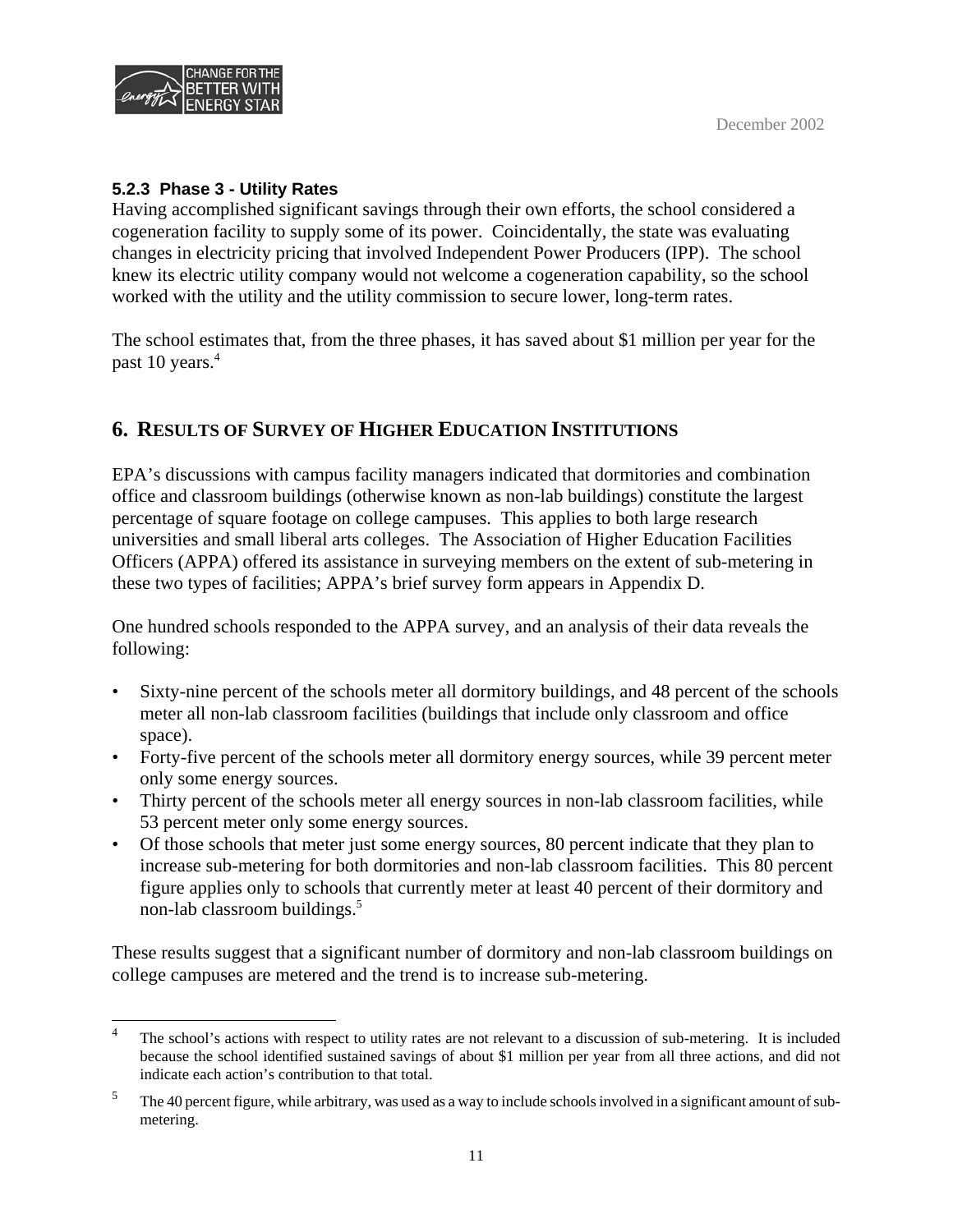

### **7. CONCLUSIONS**

The case studies from the two schools, the information obtained during communications with higher education facility managers, and the survey results lead to the following conclusions about energy use and costs and sub-metering on college and university campuses:

- Costs for electricity comprise most of the campus energy budget, exceeding those for steam, chilled water, natural gas, and other fuels. Electricity costs can equal up to 80 percent of the total energy budget.
- Colleges and universities generally sub-meter electricity before any other energy source because electricity costs dominate the energy budget.
- Facility managers do see a trend toward sub-metering for electricity usage, driven by a variety of factors, including campus cost reduction efforts, charge-back practices, accountability, and electricity industry restructuring.
- A significant amount of sub-metering currently exists on college campuses and the trend is to increase this practice. By knowing in detail where energy use is high, campuses can focus efforts to improve energy efficiency and lower costs.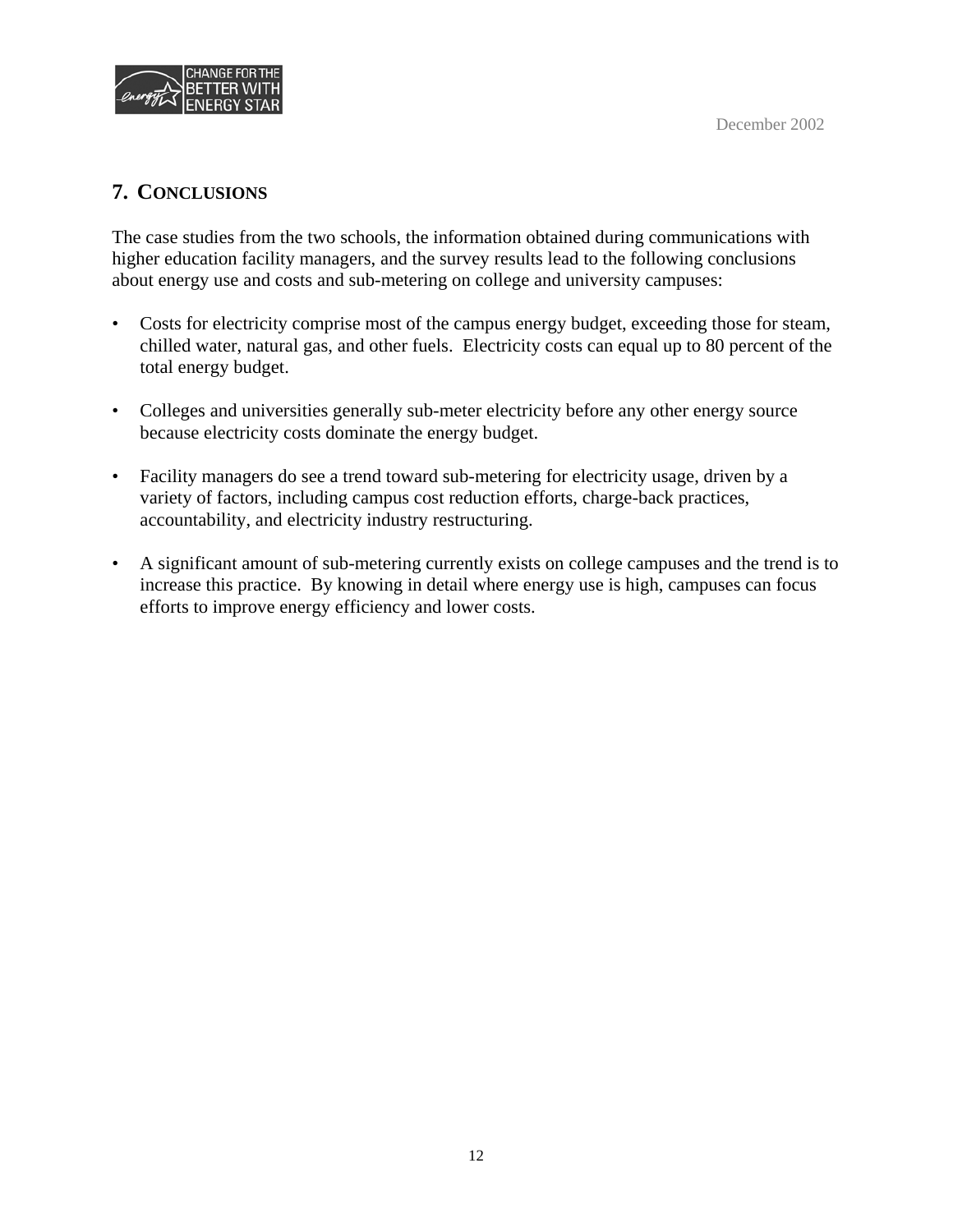

#### **APPENDIX A SOURCES OF INFORMATION ON CAMPUS SUB-METERING**

EPA gathered data on this topic through the APPA listserv, conversations with APPA staff, and conversations with campus facility managers. The following table lists the primary sources.

| <b>Name</b>          | <b>Institution</b>                             |
|----------------------|------------------------------------------------|
| Dr. Theodore Weidner | University of Massachusetts                    |
| Peter Sandberg       | St. Olaf College                               |
| <b>Oliver Holmes</b> | Rensselaer Polytechnic Institute               |
| Tony Trocchia        | Columbia University                            |
| W. J. Irwin          | California Institute of Technology             |
| Becky Griffith       | <b>Embry-Riddle Aeronautical</b><br>University |
| L. Joe Spoonemore    | <b>Washington State University</b>             |
| Carol Dollard        | Colorado State University                      |
| <b>Rick Catasus</b>  | University of Central Florida                  |
| Kevin Kuretich       | University of Missouri – Columbia              |
| <b>Art Chonko</b>    | Denison University                             |
| <b>Bob Friedman</b>  | Duke University                                |
| Lander Medlin        | <b>APPA</b>                                    |
| <b>Steve Glazner</b> | APPA                                           |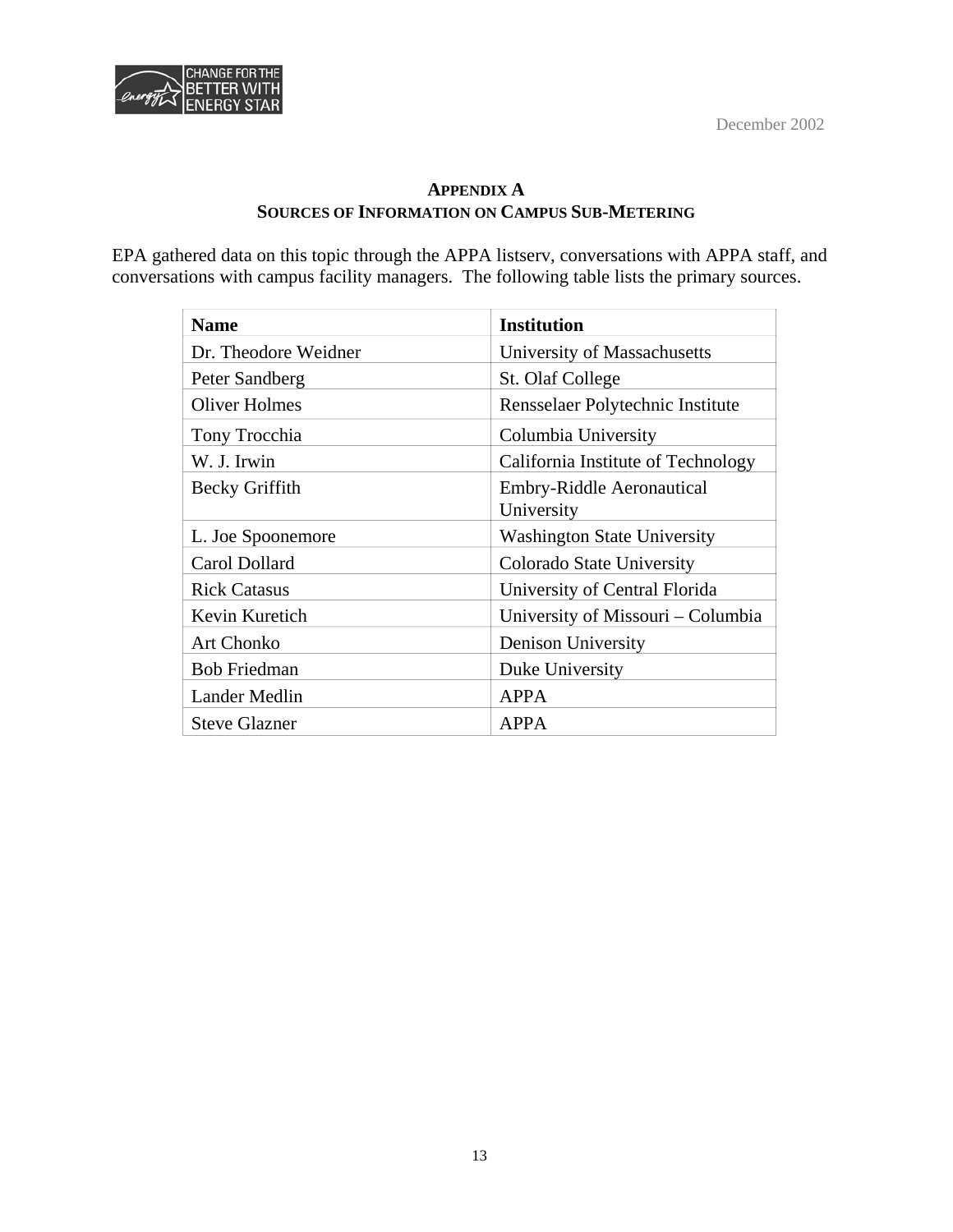December 2002



#### **APPENDIX B MANUFACTURERS OF ELECTRICITY METERS**

About 100 companies provide electricity metering products and services. The table below, provided by Kapadia Energy Services, is a representative list of the major manufacturers and the types of products and services offered.<sup>6</sup>

| Company                                       | <b>City</b>   | <b>State</b>   | <b>Attributes/Options</b>                                                                                                                                                                                                              |
|-----------------------------------------------|---------------|----------------|----------------------------------------------------------------------------------------------------------------------------------------------------------------------------------------------------------------------------------------|
| <b>ABB</b> Automation Inc.                    | Raleigh       | NC             | AMR, cellular/PCS, FCC approved, interval<br>data, load control systems, load profiling,<br>power line carrier (PLC), radio modem<br>(RF), satellite communication, solid-state<br>meter, sub-meter, TOU metering, UL listed           |
| Aeris.net                                     | San Jose      | CA             | cellular/PCS                                                                                                                                                                                                                           |
| <b>AES-Intellinet</b>                         | Peabody       | <b>MA</b>      | AMR, energy monitoring hardware, energy<br>monitoring software, FCC approved,<br>interval data, load control systems, load<br>profiling, pulse retrofit, radio modem<br>(RF), solid-state meter, sub-meter, TOU<br>metering, UL listed |
| <b>AMCO</b> Automated Systems                 | Horsham       | <b>PA</b>      | AMR, cellular/PCS, load profiling,<br>multi-site energy data analysis software,<br>pulse retrofit, radio modem (RF), sub-meter                                                                                                         |
| Ameren DMS                                    | St. Louis     | M <sub>O</sub> | AMR, energy monitoring hardware, energy<br>monitoring software, interval data, load<br>profiling, multi-site energy data analysis<br>software, pulse retrofit, solid-state meter,<br>sub-meter, TOU metering                           |
| Antenna Products Corp.                        | Mineral Wells | TX             | AMR, cellular/PCS, energy monitoring<br>hardware, energy monitoring software, load<br>profiling, multi-site energy data analysis<br>software.                                                                                          |
| <b>Applied Metering</b><br>Technologies, Inc. | Whittier      | CA             | AMR, energy monitoring hardware, energy<br>monitoring software, interval data, load<br>control systems, load<br>monitoring/dispatching , meter, sub-meter,<br>TOU metering                                                             |

This list of companies does not represent an endorsement of particular firms nor is it a complete roster of companies selling electricity meters. 6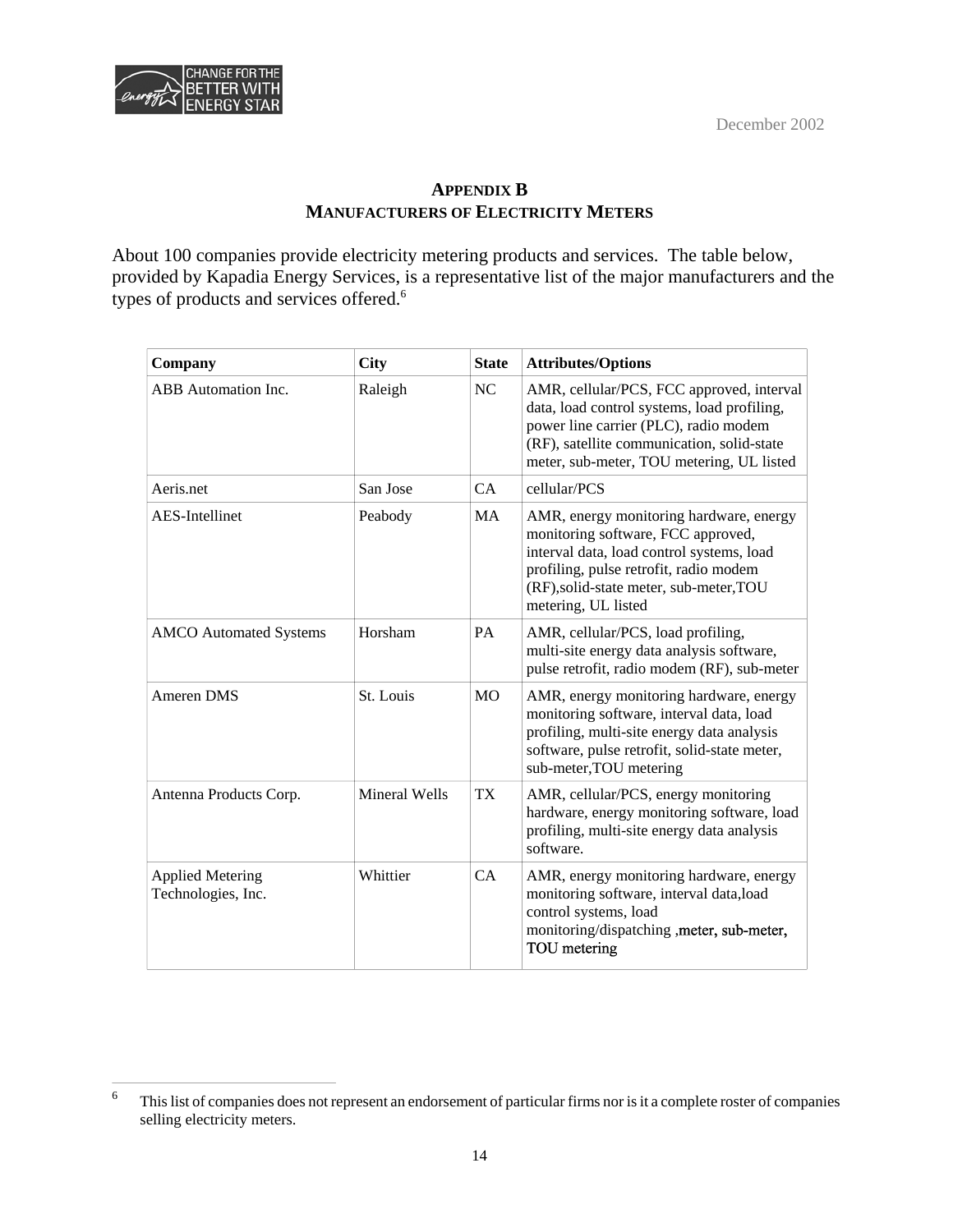



| Company                           | <b>City</b>    | <b>State</b> | <b>Attributes/Options</b>                                                                                                                                                                                                                                                                              |
|-----------------------------------|----------------|--------------|--------------------------------------------------------------------------------------------------------------------------------------------------------------------------------------------------------------------------------------------------------------------------------------------------------|
| <b>Applied Power Technologies</b> | Cupertino      | CA           | AMR, energy monitoring hardware, energy<br>monitoring software, interval data, load<br>control systems, load<br>monitoring/dispatching, load profiling,<br>multi-site energy data analysis. software,<br>radio modem (RF), real-time pricing (RTP),<br>solid-state meter, sub-meter, TOU metering      |
| A-TEC Energy Corporation          | Des Moines     | IA           | cellular/PCS, load control systems, radio<br>modem (RF)                                                                                                                                                                                                                                                |
| Badger Meter Inc.                 | Milwaukee      | WI           | AMR, radio modem (RF)                                                                                                                                                                                                                                                                                  |
| <b>BLP</b> Components             | Manasquan      | NJ           | <b>UL</b> listed                                                                                                                                                                                                                                                                                       |
| Cannon Technologies Inc.          | Wayzata        | <b>MN</b>    | AMR, energy monitoring hardware, energy<br>monitoring software, interval data, load<br>control systems, load<br>monitoring/dispatching, load profiling,<br>multi-site energy data analysis software,<br>power line carrier (PLC), real-time pricing<br>(RTP), sub-meter, TOU metering, UL listed       |
| Cognyst Consulting, LLC           | Pequanock      | NJ           | AMR, cellular/PCS, energy monitoring<br>hardware, energy monitoring software, load<br>control systems, load<br>monitoring/dispatching, load profiling,<br>multi-site energy data analysis software,<br>power line carrier (PLC), radio modem<br>(RF), satellite communication, sub-meter,<br>UL listed |
| Comverge Technologies             | Florham Park   | NJ           | AMR, cellular/PCS, energy monitoring<br>hardware, energy monitoring software, FCC<br>approved, load control systems, load<br>monitoring/dispatching, load profiling,<br>multi-site energy data analysis software,<br>power line carrier (PLC), pulse retrofit,<br>radio modem (RF), UL listed          |
| Datamatic.Com Ltd.                | Richardson     | TX           | AMR, FCC approved, interval data, load<br>profiling, radio modem (RF), TOU metering                                                                                                                                                                                                                    |
| <b>DCSI</b>                       | Hazelwood      | <b>MO</b>    | AMR, FCC approved, interval data, load<br>control systems , load profiling, real-time<br>pricing (RTP), TOU metering, UL listed                                                                                                                                                                        |
| eBidenergy.com                    | West Henrietta | ${\rm NY}$   | AMR, cellular/PCS, energy monitoring<br>hardware, energy monitoring software,<br>interval data, load profiling, multi-site<br>energy data analysis software, pulse retrofit,<br>sub-meter, TOU metering                                                                                                |
| Electro Industries/Guage Tech     | Westbury       | NY           | Energy monitoring hardware, energy<br>monitoring software, interval data, load                                                                                                                                                                                                                         |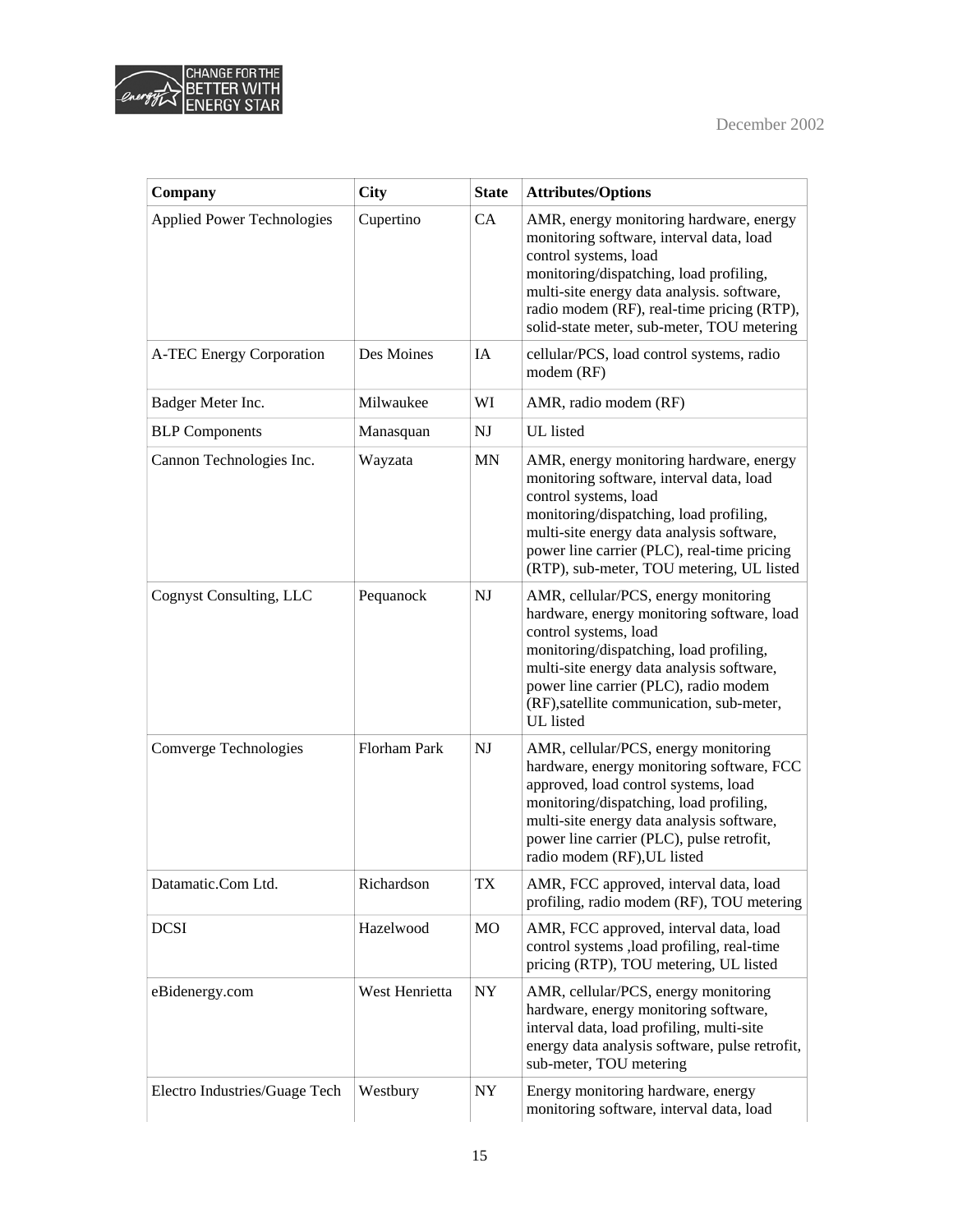



| Company                                 | <b>City</b>         | <b>State</b> | <b>Attributes/Options</b>                                                                                                                                                                                                                                                                     |
|-----------------------------------------|---------------------|--------------|-----------------------------------------------------------------------------------------------------------------------------------------------------------------------------------------------------------------------------------------------------------------------------------------------|
|                                         |                     |              | control systems, load profiling, multi-site<br>energy data analysis software, solid-state<br>meter, sub-meter, TOU metering                                                                                                                                                                   |
| E-MON Corp.                             | Langhorne           | PA           | AMR, cellular/PCS, energy monitoring<br>hardware, energy monitoring software,<br>interval data, load profiling, radio modem<br>(RF), solid-state meter, sub-meter, TOU<br>metering, UL listed                                                                                                 |
| <b>Energy Management Systems</b>        | Elkhart             | IN           | Energy monitoring hardware, energy<br>monitoring software, interval data, load<br>control systems, load profiling, multi-site<br>energy data analysis software, pulse retrofit,<br>solid-state meter, sub-meter, UL listed                                                                    |
| Enetics, Inc.                           | Victor              | <b>NY</b>    | cellular/PCS, energy monitoring hardware,<br>energy monitoring software, FCC approved,<br>load control systems, load profiling,<br>real-time pricing (RTP), solid-state meter,<br>sub-meter, TOU metering, UL listed                                                                          |
| Flex-Core Inc.                          | Columbus            | <b>OH</b>    | Energy monitoring software, load control<br>systems, sub-meter                                                                                                                                                                                                                                |
| Gateway Communications Inc.             | Tucson              | AZ           | AMR, FCC approved, interval data, load<br>control systems, load profiling, radio<br>modem (RF), solid-state meter, TOU<br>metering                                                                                                                                                            |
| Hexagram, Inc.                          | Cleveland           | <b>OH</b>    | AMR, radio modem (RF)                                                                                                                                                                                                                                                                         |
| Hunt Technologies Inc.                  | <b>Pequot Lakes</b> | <b>MN</b>    | AMR, FCC approved, power line carrier<br>(PLC), UL listed                                                                                                                                                                                                                                     |
| Innovatec Communications,<br><b>LLC</b> | Milwaukee           | WI           | AMR, cellular/PCS, energy monitoring<br>hardware, energy monitoring software, FCC<br>approved, interval data, load profiling,<br>power line carrier (PLC), radio modem<br>(RF), real-time pricing (RTP), satellite<br>communication, solid-state meter,<br>sub-meter, TOU metering, UL listed |
| Internet Telemetry Corp.                | Tulsa               | OK           | AMR, FCC approved, interval data, load<br>profiling, optical reader retrofit, pulse<br>retrofit, radio modem (RF), solid-state<br>meter, sub-meter, UL listed                                                                                                                                 |
| Itron Inc.                              | Spokane             | <b>WA</b>    | AMR, cellular/PCS, FCC approved, load<br>profiling, radio modem (RF), UL listed                                                                                                                                                                                                               |
| KP Electronics Inc.                     | North Wales         | PA           | AMR, cellular/PCS, FCC approved, interval<br>data, load profiling, optical reader retrofit,<br>pulse retrofit, radio modem (RF), real-time<br>pricing (RTP), satellite communication,<br>solid-state meter, TOU metering                                                                      |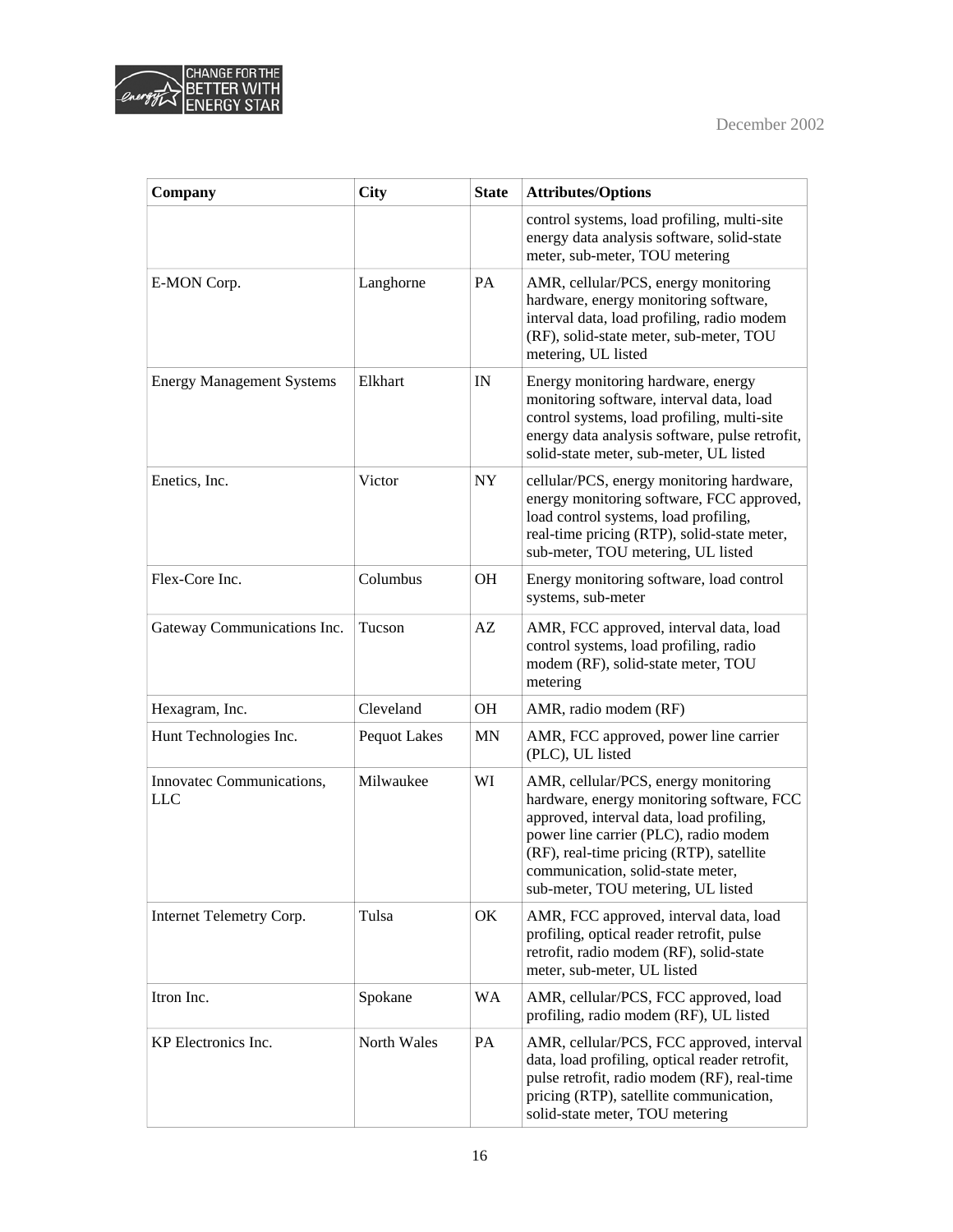

| Company                                                           | <b>City</b>          | <b>State</b> | <b>Attributes/Options</b>                                                                                                                                                                                                                                                                              |
|-------------------------------------------------------------------|----------------------|--------------|--------------------------------------------------------------------------------------------------------------------------------------------------------------------------------------------------------------------------------------------------------------------------------------------------------|
| <b>KW Aware LLC</b>                                               | Cota de Caza         | CA           | AMR, energy monitoring hardware, interval<br>data, load control systems, load<br>monitoring/dispatching, load profiling,<br>multi-site energy data analysis software,<br>real-time pricing (RTP), TOU metering                                                                                         |
| Logicon Inc.                                                      | San Diego            | CA           | AMR, radio modem (RF)                                                                                                                                                                                                                                                                                  |
| <b>Main Street Networks</b>                                       | San Jose             | CA           | AMR, FCC approved, interval data, load<br>profiling, multi-site energy data analysis<br>software, optical reader retrofit, pulse<br>retrofit, solid-state meter, TOU metering                                                                                                                          |
| Marwell Corp.                                                     | San Bernardino       | <b>CA</b>    | load control systems                                                                                                                                                                                                                                                                                   |
| <b>Mass Installation</b>                                          | Norwood              | MA           | AMR, sub-meter                                                                                                                                                                                                                                                                                         |
| Measuring & Monitoring<br>Services Inc.                           | <b>Tinton Falls</b>  | NJ           | AMR, cellular/PCS, energy monitoring<br>hardware, energy monitoring software,<br>interval data, load monitoring/dispatching,<br>load profiling, multi-site energy data<br>analysis software, pulse retrofit, solid-state<br>meter, sub-meter, TOU metering, UL listed                                  |
| Motorola Utility Solutions                                        | Scottsdale           | AZ           | energy monitoring hardware, energy<br>monitoring software, interval data, load<br>profiling, multi-site energy data analysis<br>software, power line carrier (PLC),<br>solid-state meter, TOU metering, UL listed                                                                                      |
| <b>MTC-Metering Technology</b><br>Corp.                           | <b>Scotts Valley</b> | CA           | AMR, cellular/PCS, energy monitoring<br>hardware, energy monitoring software, FCC<br>approved, interval data, load control<br>systems, load profiling, power line carrier<br>(PLC), radio modem (RF), solid-state meter,<br>sub-meter, TOU metering                                                    |
| muNet.com                                                         | Lexington            | <b>MA</b>    | AMR, interval data, load profiling,<br>real-time pricing (RTP), solid-state meter,<br>sub-meter, TOU metering                                                                                                                                                                                          |
| <b>National Meter Industries</b>                                  | Bedford              | NH           | AMR, energy monitoring hardware, energy<br>monitoring software, FCC approved,<br>interval data, load control systems, load<br>monitoring/dispatching, load profiling,<br>multi-site energy data analysis software,<br>radio modem (RF), real-time pricing (RTP),<br>sub-meter, TOU metering, UL listed |
| <b>National Rural</b><br>Telecommunications<br>Cooperative (NRTC) | Herndon              | VA           | AMR, FCC approved, interval data, load<br>profiling, radio modem (RF), TOU metering                                                                                                                                                                                                                    |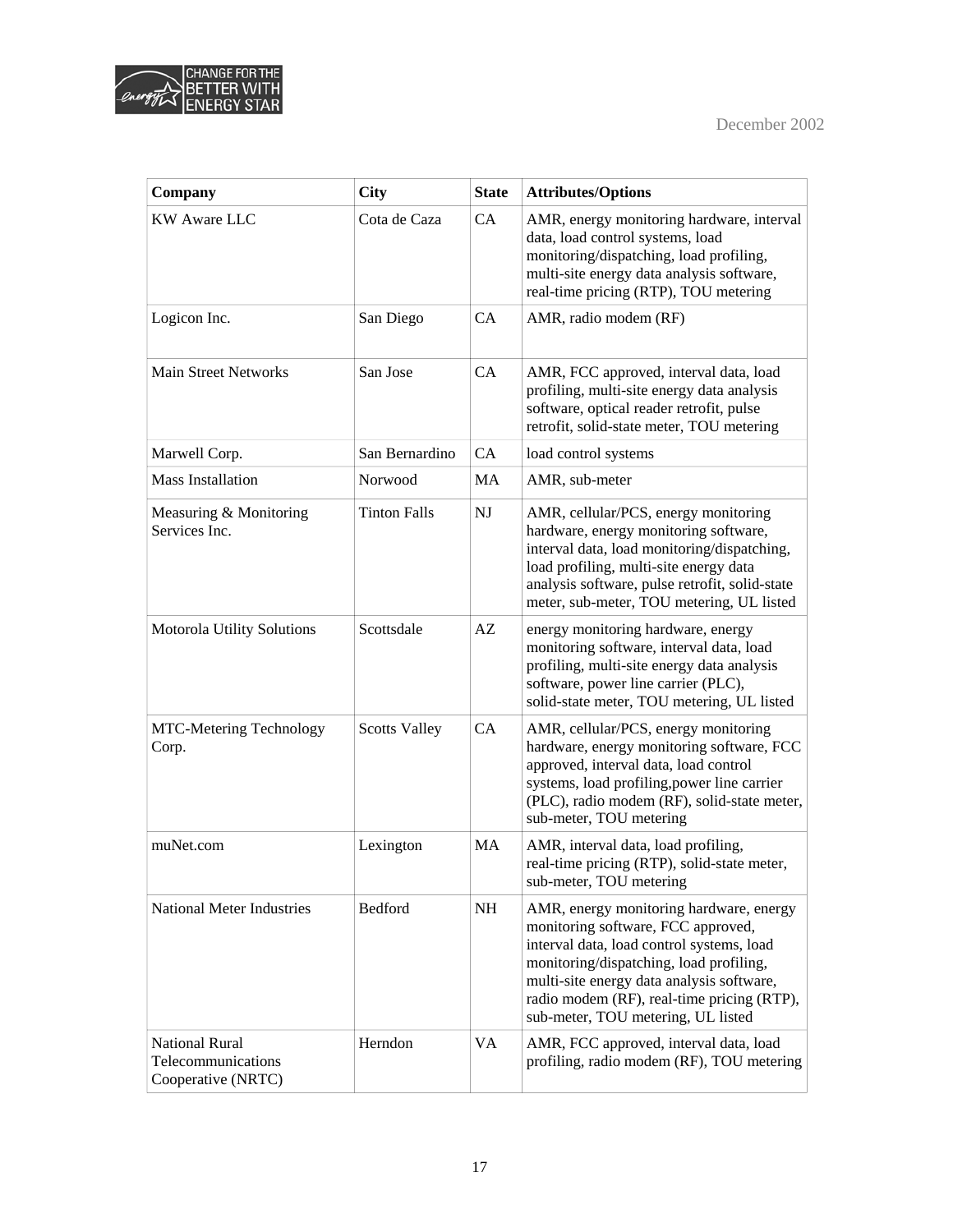



| Company                  | <b>City</b>                      | <b>State</b> | <b>Attributes/Options</b>                                                                                                                                                                                                                                                                        |
|--------------------------|----------------------------------|--------------|--------------------------------------------------------------------------------------------------------------------------------------------------------------------------------------------------------------------------------------------------------------------------------------------------|
| <b>NexusData</b>         | Grapevine                        | TX           | AMR, energy monitoring software, FCC<br>approved, load profiling, radio modem<br>(RF), UL listed                                                                                                                                                                                                 |
| Plexus Research Inc.     | Boxborough                       | MA           | AMR, energy monitoring hardware, energy<br>monitoring software, interval data, load<br>control systems, load<br>monitoring/dispatching, load profiling,<br>multi-site energy data analysis software,<br>radio modem (RF), real-time pricing (RTP),<br>solid-state meter, sub-meter, TOU metering |
| Powel B2B Services, Inc. | West Jordan                      | UT           | Energy monitoring software, load control<br>systems, load monitoring/dispatching, load<br>profiling, multi-site energy data analysis<br>software, real-time pricing (RTP), satellite<br>communication, solid-state meter,<br>sub-meter, TOU metering                                             |
| QuadLogic Controls Corp. | New York                         | NY           | AMR, energy monitoring hardware, energy<br>monitoring software, interval data, load<br>control systems, load profiling, multi-site<br>energy data analysis software, power line<br>carrier (PLC), real-time pricing (RTP),<br>solid-state meter, sub-meter, TOU metering,<br>UL listed           |
| Radiopath                | Redmond                          | <b>WA</b>    | AMR, real-time pricing (RTP), sub-meter,<br>TOU metering                                                                                                                                                                                                                                         |
| Radix Corp               | Salt Lake City                   | UT           | AMR, energy monitoring hardware, energy<br>monitoring software, FCC approved, load<br>monitoring/dispatching, load profiling,<br>multi-site energy data analysis software,<br>pulse retrofit, radio modem (RF), UL listed                                                                        |
| <b>RAMAR Technology</b>  | Research<br><b>Triangle Park</b> | NC           | AMR, pulse retrofit                                                                                                                                                                                                                                                                              |
| SATEC Inc.               | Summit                           | NJ           | Energy monitoring hardware, energy<br>monitoring software, interval data, load<br>profiling, multi-site energy data analysis<br>software, real-time pricing (RTP),<br>sub-meter, TOU metering, UL listed                                                                                         |
| Schlumberger             | <b>Norcross</b>                  | GA           | AMR, energy monitoring hardware, energy<br>monitoring software, interval data, load<br>control systems, load<br>monitoring/dispatching, load profiling,<br>multi-site energy data analysis software,<br>radio modem (RF), real-time pricing (RTP),<br>solid-state meter, sub-meter, TOU metering |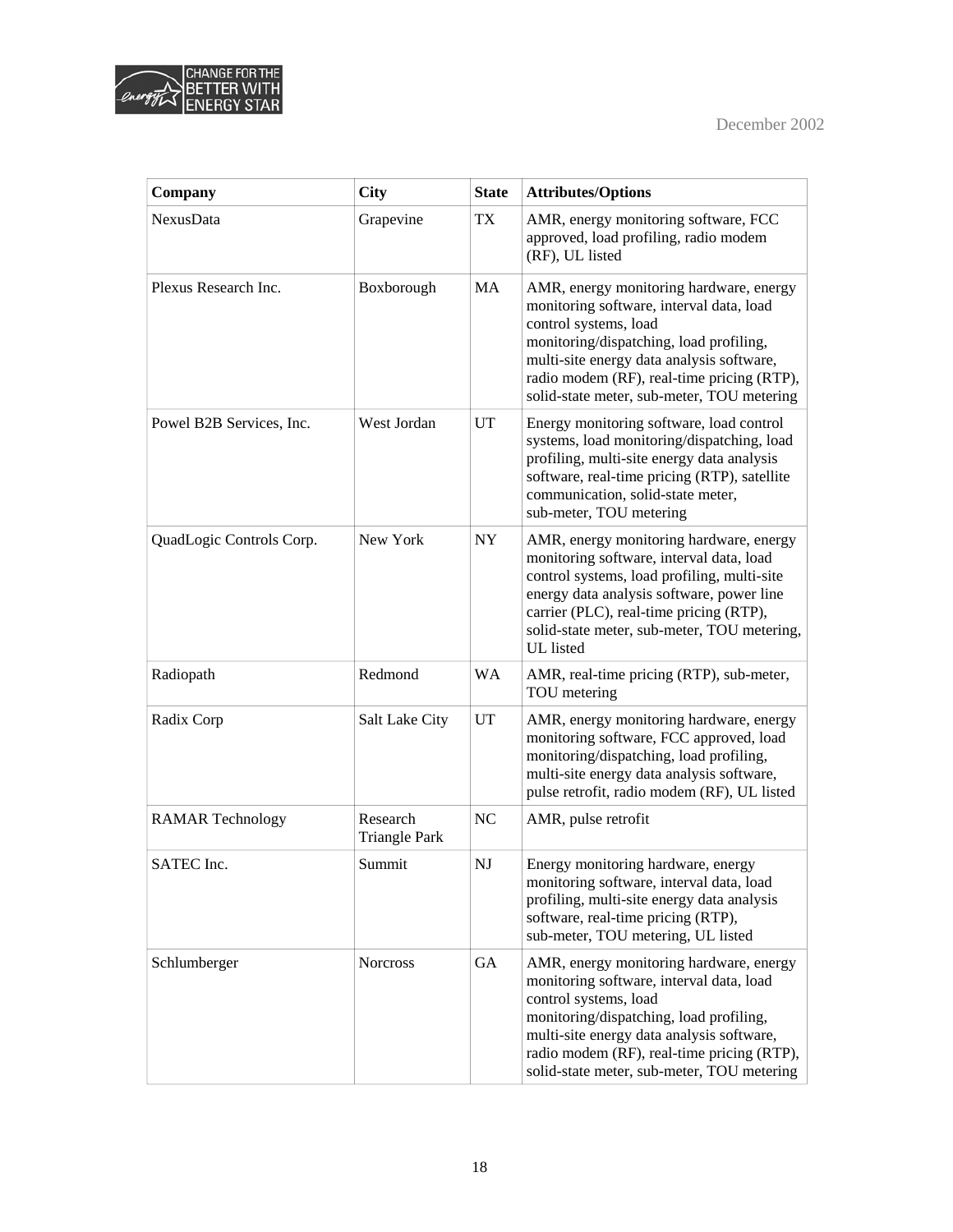



| Company                                                | <b>City</b>         | <b>State</b> | <b>Attributes/Options</b>                                                                                                                                                                                                                                                                         |
|--------------------------------------------------------|---------------------|--------------|---------------------------------------------------------------------------------------------------------------------------------------------------------------------------------------------------------------------------------------------------------------------------------------------------|
| Scientific Telemetry Corp.                             | Raynham             | MA           | AMR, cellular/PCS, interval data, load<br>profiling, radio modem (RF), sub-meter,<br>TOU metering                                                                                                                                                                                                 |
| Sensus Technologies Inc.                               | Uniontown           | PA           | AMR, optical reader retrofit                                                                                                                                                                                                                                                                      |
| <b>Siemens Power Transmission</b><br>& Distribution    | Lafayette           | IN           | AMR, cellular/PCS, energy monitoring<br>hardware, energy monitoring software, FCC<br>approved, load control systems, load<br>profiling, multi-site energy data analysis<br>software, optical, power line carrier (PLC),<br>satellite communication, solid-state meter,<br>sub-meter, TOU metering |
| Silicon Energy Corp.                                   | Alameda             | <b>CA</b>    | Energy monitoring software, multi-site<br>energy data analysis software                                                                                                                                                                                                                           |
| <b>Specialized Technical Services</b>                  | Richmond            | KY           | AMR, optical reader retrofit, pulse retrofit,<br>solid-state meter                                                                                                                                                                                                                                |
| SpeedRead Technologies                                 | Indianapolis        | $_{\rm IN}$  | AMR, FCC approved, radio modem (RF),<br>sub-meter                                                                                                                                                                                                                                                 |
| <b>StarComm Products</b>                               | Huntington<br>Beach | CA           | AMR, cellular/PCS, radio modem (RF)                                                                                                                                                                                                                                                               |
| Stark North America Inc.                               | Charlotte           | NC           | AMR, cellular/PCS, energy monitoring<br>software, interval data, load<br>monitoring/dispatching, load profiling,<br>multi-site energy data analysis software,<br>radio modem (RF), real-time pricing (RTP),<br>sub-meter, TOU metering                                                            |
| <b>Teldata Solutions</b>                               | Portland            | <b>OR</b>    | AMR, cellular/PCS, energy monitoring<br>hardware, energy monitoring software, FCC<br>approved, interval data, multi-site energy<br>data analysis software, radio modem (RF),<br>solid-state meter, TOU metering, UL listed                                                                        |
| <b>Telenetics Corp</b>                                 | <b>Lake Forest</b>  | CA           | AMR, cellular/PCS, FCC approved, load<br>control systems, radio modem (RF), satellite<br>communication, UL listed                                                                                                                                                                                 |
| TransData Inc.                                         | Richardson          | TX           | Cellular/PCS, FCC approved, interval data,<br>load control systems, load profiling, radio<br>modem (RF), real-time pricing (RTP),<br>solid-state meter, sub-meter, TOU metering                                                                                                                   |
| Tru-Check Inc.                                         | <b>Buffalo</b>      | NY           | AMR, radio modem (RF)                                                                                                                                                                                                                                                                             |
| ViaSat Satellite Networks -<br><b>LEO Data Systems</b> | Atlanta             | GA           | AMR, FCC approved, satellite<br>communication, UL listed                                                                                                                                                                                                                                          |
| VSI Group Inc.                                         | Columbia            | MD           | <b>AMR</b>                                                                                                                                                                                                                                                                                        |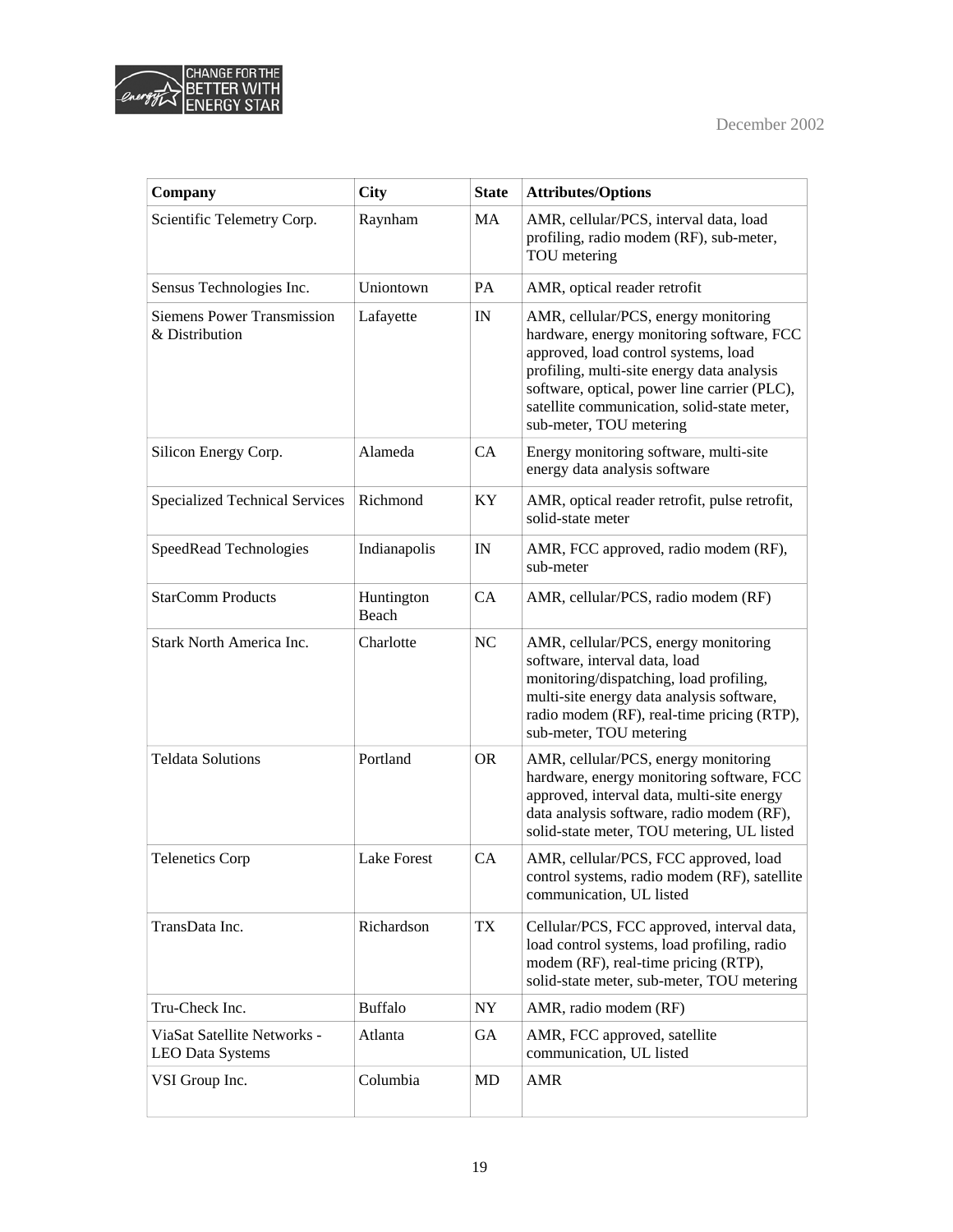December 2002



## **APPENDIX C DATA FOR CHILLED WATER AND STEAM METERS**

#### **Chilled Water and Condensate Meters**

The most common meters used for sub-metering chilled water or steam condensate water for general purposes are the ultrasonic, non-intrusive types, installed on a pipe surface. To function accurately, they typically require a straight pipe run of 10 diameters before the meter and 5 diameters after the meter. With no moving parts, these meters provide benefits by avoiding the need to replace parts and to perform regular calibration. Meters measuring chilled water flow require annual maintenance because condensation on the pipe surface will erode the connection on the coupling between the transducer and the pipe surface. Ultrasonic water flow meters, when combined with temperature sensors on the supply and return piping, provide the data needed to calculate Btu consumption of chilled water. The temperature sensors, typically RTD type, can be mounted either in a well or on the surface of the pipe. Well-mounted sensors require less maintenance, but are more expensive to install because the well, to be inserted into the pipe, will require draining, cutting, and welding of pipe. Surface mounted RTD sensors are less expensive but require maintenance every 6 months because the combination of scaling on the pipe surface and degradation of pipe insulation will result in a general loss of accuracy of sensed temperature over time.